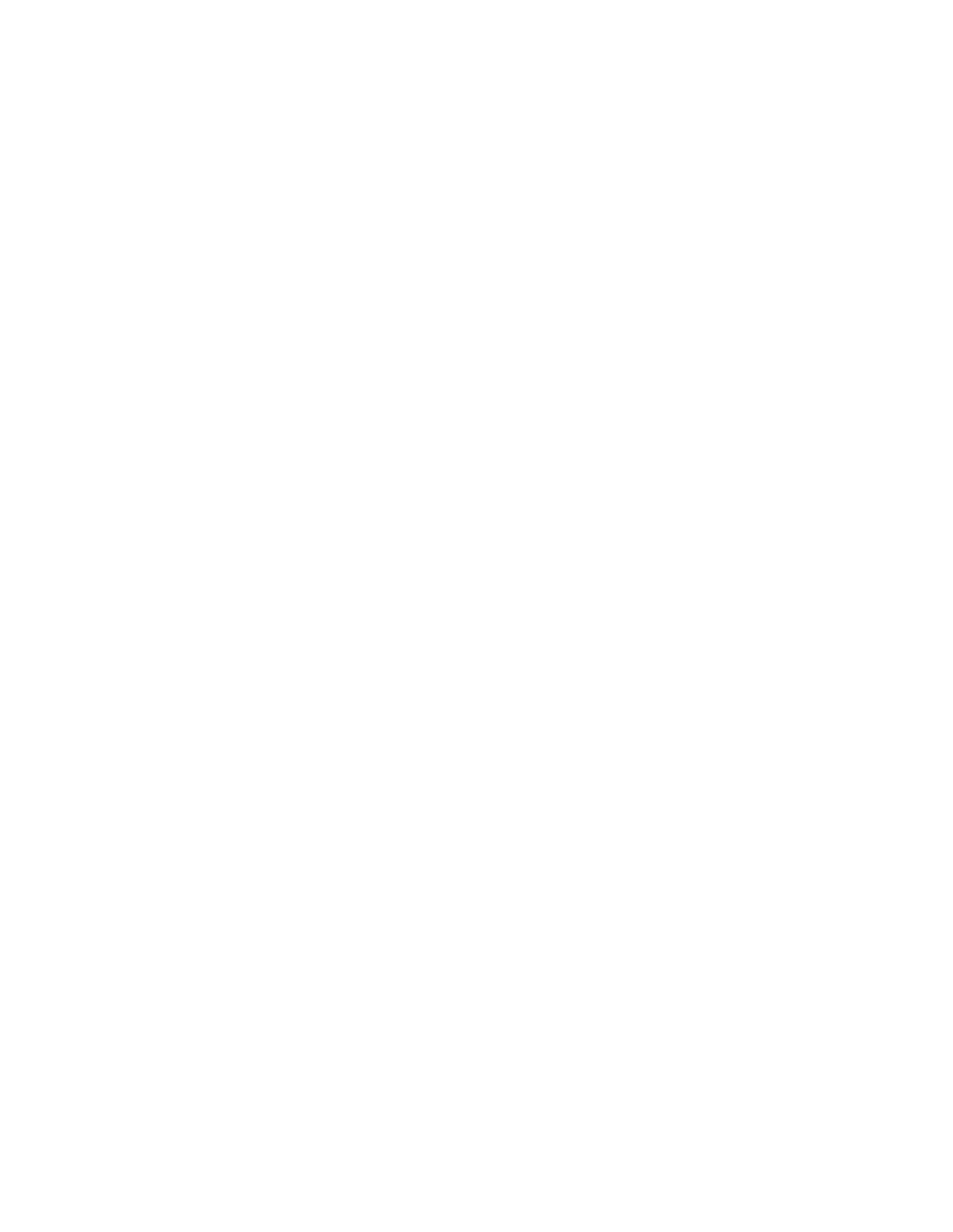## **SECTION 17010 PROGRAMMABLE LOGIC CONTROLLER**

#### <span id="page-2-0"></span>**PART 1 - GENERAL**

#### <span id="page-2-1"></span>**1.01 DESCRIPTION**

- A. This section specifies the requirements for a programmable logic controller (PLC) provided to monitor and control process conditions for an equipment system, including packaged equipment systems. The PLC shall be supplied by the Instrumentation and Control Subcontractor (ICS) or the manufacturer of the packaged equipment system. The requirements of the individual equipment system are equally applicable to the work specified herein. Where conflict exists, the individual equipment system sections shall take precedence.
- B. The equipment system PLC shall interface with the Plant and/or District Supervisory Control and Data Acquisition (SCADA) system, and shall include all components required for a complete, fully functional and operable process monitoring and control system.
- C. The PLC shall include all required enclosures, chassis, power supplies, central processing units, input/output (I/O) systems, communication systems, interfaces, instruments, devices, wiring, and terminations, as specified herein and as shown on the Drawings.
- D. PLC components specified herein shall be provided, as well as any ancillary or incidental equipment or devices, whether identified or not, that are required to support the monitoring and control of the equipment system and permit full use of the process equipment's capabilities.

#### <span id="page-2-2"></span>**1.02 RELATED SECTIONS**

- A. The Contract Documents are a single integrated document, and as such all Specification Sections apply. It is the responsibility of the Contractor and its subcontractors to review all sections and ensure a complete and coordinated project.
- B. Related Specification Sections include, but are not limited to, the following:
	- 1. Sections of the Specifications specifying equipment systems controlled by PLCs.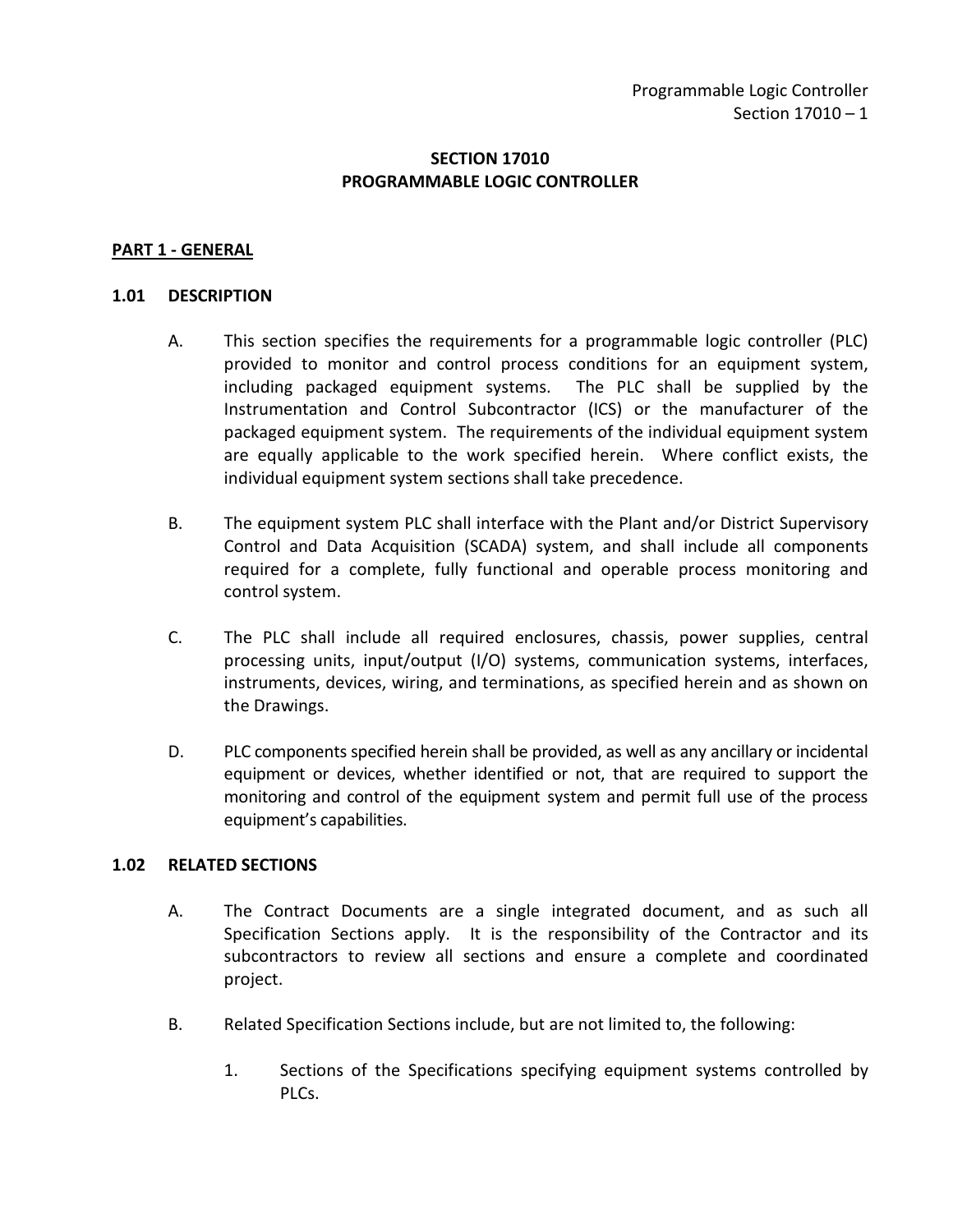- 2. Division 16 Electrical
- 3. Division 17 Instrumentation and Controls

### <span id="page-3-0"></span>**1.03 REFERENCE STANDARDS AND CODES**

All materials and equipment specified herein, including installation of same, shall conform to or exceed the applicable requirements of the following standards and codes (latest edition) to the extent that the provisions thereof are not in conflict with other provisions of these Specifications.

- A. International Society of Automation (ISA)
	- 1. ISA S5.1 Instrumentation Symbols and Identification
	- 2. ISA S5.3 Graphic Symbols for Distributed Control/Shared Display Instrumentation, Logic, and Computer Systems
	- 3. ISA S5.4 Instrument Loop Diagrams
- B. National Electrical Manufacturers Association (NEMA)
	- 1. NEMA 250 Enclosures for Electrical Equipment (1000 Volts Maximum)
	- 2. NEMA ICS 6 Industrial Control and Systems: Enclosures
- C. National Fire Protection Agency (NFPA)
	- 1. NFPA 70 National Electrical Code (NEC)
	- 2. NFPA 79 Electrical Standard for Industrial Machinery
- D. Underwriters Laboratories (UL)
	- 1. UL 508A Standard for Industrial Control Panels
	- 2. UL 698A Standard for Industrial Control Panels Relating to Hazardous (Classified) Locations

#### <span id="page-3-1"></span>**1.04 DEFINITIONS**

The following definitions are used throughout this Section:

A. AI: Analog Input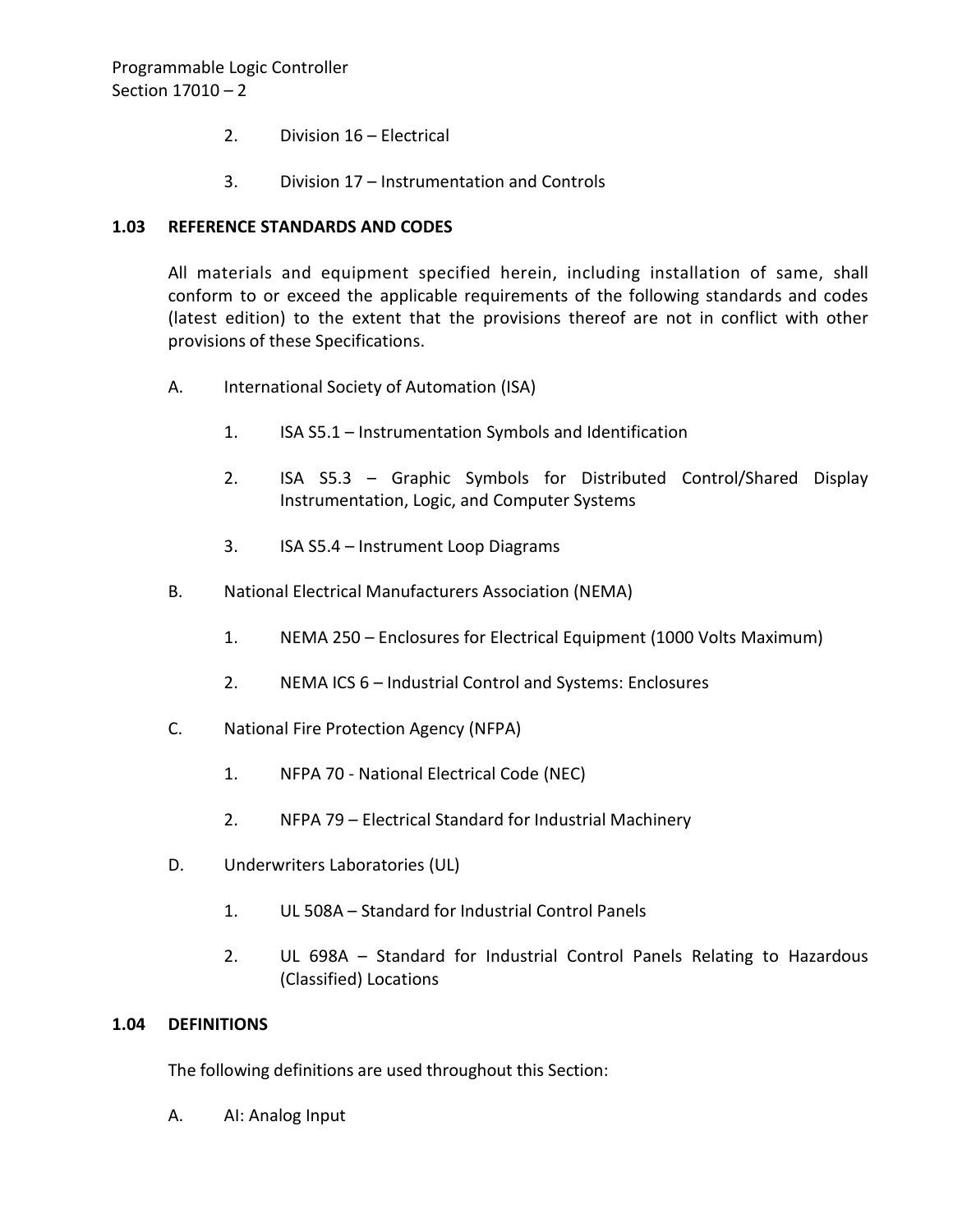- B. AO: Analog Output
- C. CPU: Central Processing Unit
- D. DI: Digital Input
- E. DO: Digital Output
- F. EEPROM: Electrically erasable programmable read-only memory
- G. HMI: Human-Machine Interface
- H. I/O: Input and/or Output
- I. LAN: Local Area Network
- J. Peer to Peer: Communication between two or more devices, typically PLCs, in which each device can control the data exchange.
- K. PID: Control action, proportional plus integral plus derivative.
- L. PLC: Programmable Logic Controller
- M. RAM: Random Access Memory
- N. Remote I/O: Any and all I/O that is located remotely from the processor.
- O. SCADA: Supervisory Control and Data Acquisition
- P. TCP/IP: Transmission Control Protocol and Internet Protocol
- Q. UPS: Uninterruptible Power Supply

#### <span id="page-4-0"></span>**1.05 SUBMITTALS**

All submittals shall be in accordance with the General Conditions and requirements specified herein.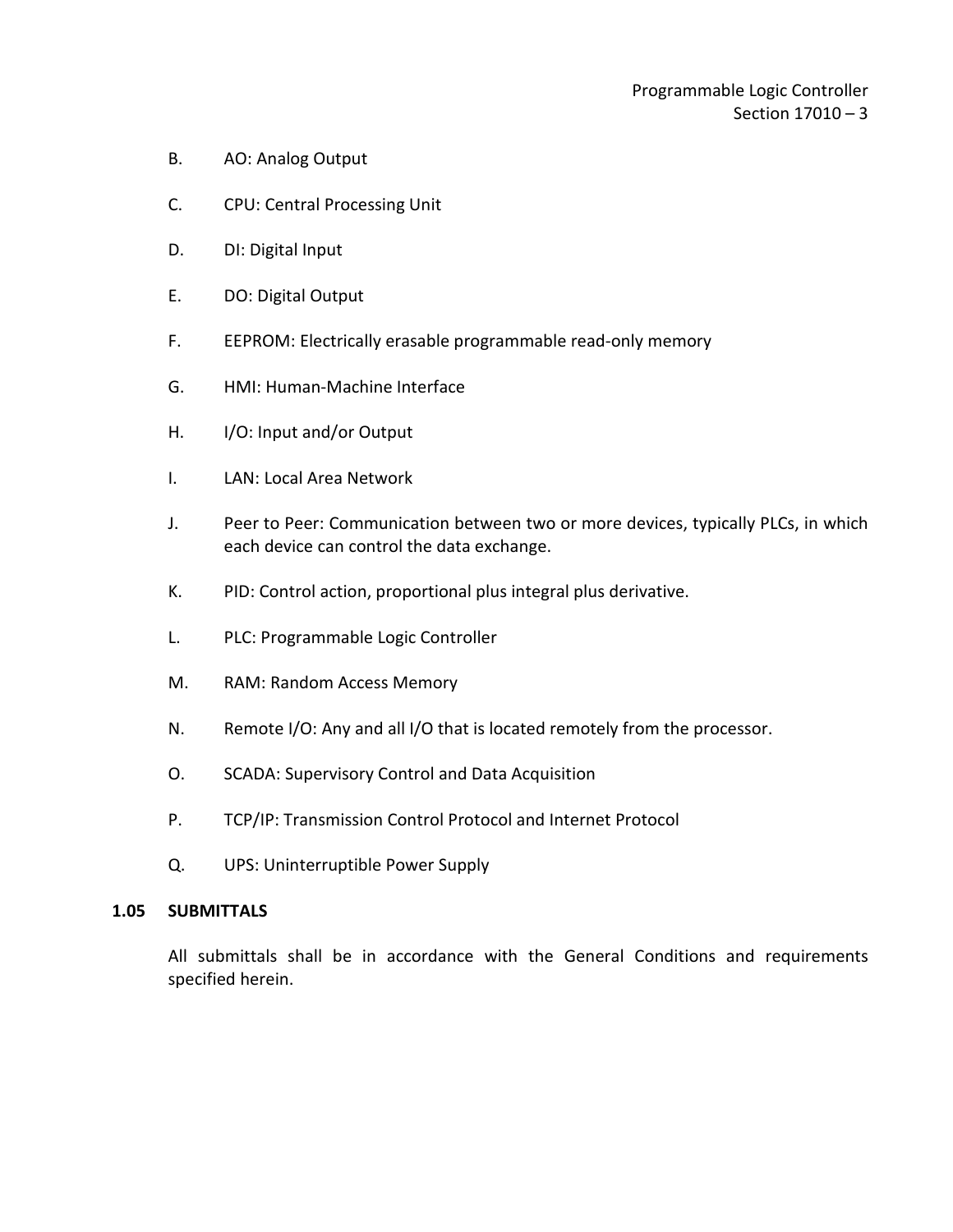## A. Shop Drawings

Contractor shall prepare and submit complete and organized information, technical data, and drawings for all equipment and components. All drawings shall be legible and reduced to a maximum size of 11" x 17" for inclusion within the submittal. Shop drawings shall include, but not be limited to, the following:

- 1. Detailed Bill of Materials for all PLC panel hardware, and associated materials and components, listing: manufacturer's name, quantity, description, size, and catalog/part number.
- 2. Complete documentation for all PLC panel hardware and associated components (i.e. PLC chassis backplane, CPU, power supply, I/O modules, communication modules, HMI, UPS, enclosure, relays, terminal blocks, etc.), including: manufacturer's product literature, specifications, performance capabilities, features and accessories, dimensions and weights, illustrations, and data in sufficient detail to demonstrate compliance with Specification requirements. Manufacturer's literature and data shall be marked to clearly delineate all applicable information and crossing out all inapplicable information.
- 3. PLC block diagram showing all PLC components, HMI, and all communication interfaces, including Ethernet and serial communications to all equipment, devices, and SCADA.
- 4. PLC control logic documentation in hard copy format, including a logic diagram and a control strategy in written, well organized sections using easy to understand narrative text explaining all input and output parameters, and all monitoring, control, and alarming functions. Provide a list of all addresses referenced in the logic diagram with a description of data associated with each address.
- 5. Complete PLC I/O lists with I/O description, tags, addresses, and field terminal numbers.
- 6. Where applicable, provide addressing for all communication network nodes using an Ethernet network connection. Coordinate Ethernet TCP/IP addressing with the District.
- 7. Hard copy documentation for HMI screens, including color prints of all proposed screen displays, written descriptions for each screen display parameter and input function.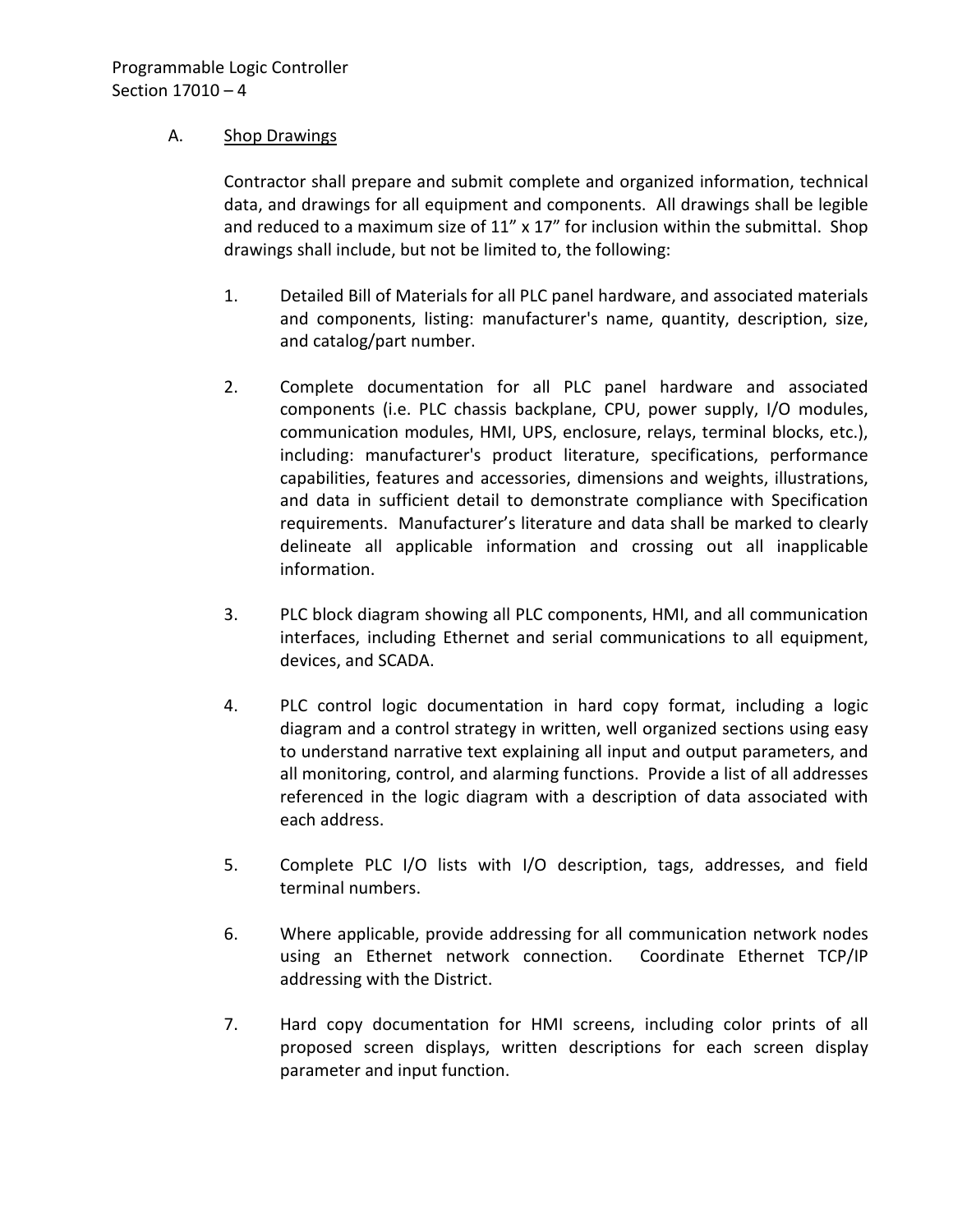- 8. PLC panel hardware arrangement drawings (plan view, and interior and exterior elevation views) with all hardware and components clearly shown, dimensioned, and labeled. Drawings shall show the equipment assembly, space requirements, clearances, and locations for conduits and anchor bolts.
- 9. Nameplate data including the nameplate material, heights of letter and inscriptions.
- 10. Control ladder diagrams for all hard wired control, protection, and monitoring circuits. Ladder diagrams shall show all switches, lights, pushbuttons, relays, etc., and shall be labeled with all associated wiring and termination numbers.
- 11. PLC panel wiring schematics. Wiring schematics shall show all interconnections between power sources, PLC, HMI, and all panel devices and components, and shall show all wiring numbers and termination numbers.
- 12. Loop diagrams for each monitoring and/or control loop. The loop diagrams shall show all components of the loop: analog and discrete I/O with reference to each PLC module I/O point, field instruments and components, and local switches, relays, signal isolators, etc., which are being provided for proper monitoring, control and operation. Loop diagrams shall be provided for all PLC I/O and all control system components, including those components specified in other Sections of these Specifications and/or shown on the Drawings. Loop diagrams shall be prepared according to ISA-S5.4 format, and shall also include the following:
	- a. All interconnecting wiring between equipment, field instruments and devices, local control panels (if applicable), and PLC panel. Show all panel terminal block identification numbers and all wire numbers. Show all intermediate terminations between field elements and panels.
	- b. The location of all equipment, instruments, and devices.
	- c. The instrument/device description, including type, manufacturer, model number, range, set points, and operation (e.g. fail open, open on energization, normally closed, etc.) as applicable.
	- d. The instrument/device loop power requirements back to the termination on the terminal block, fuse block (including fuse size), etc., as applicable.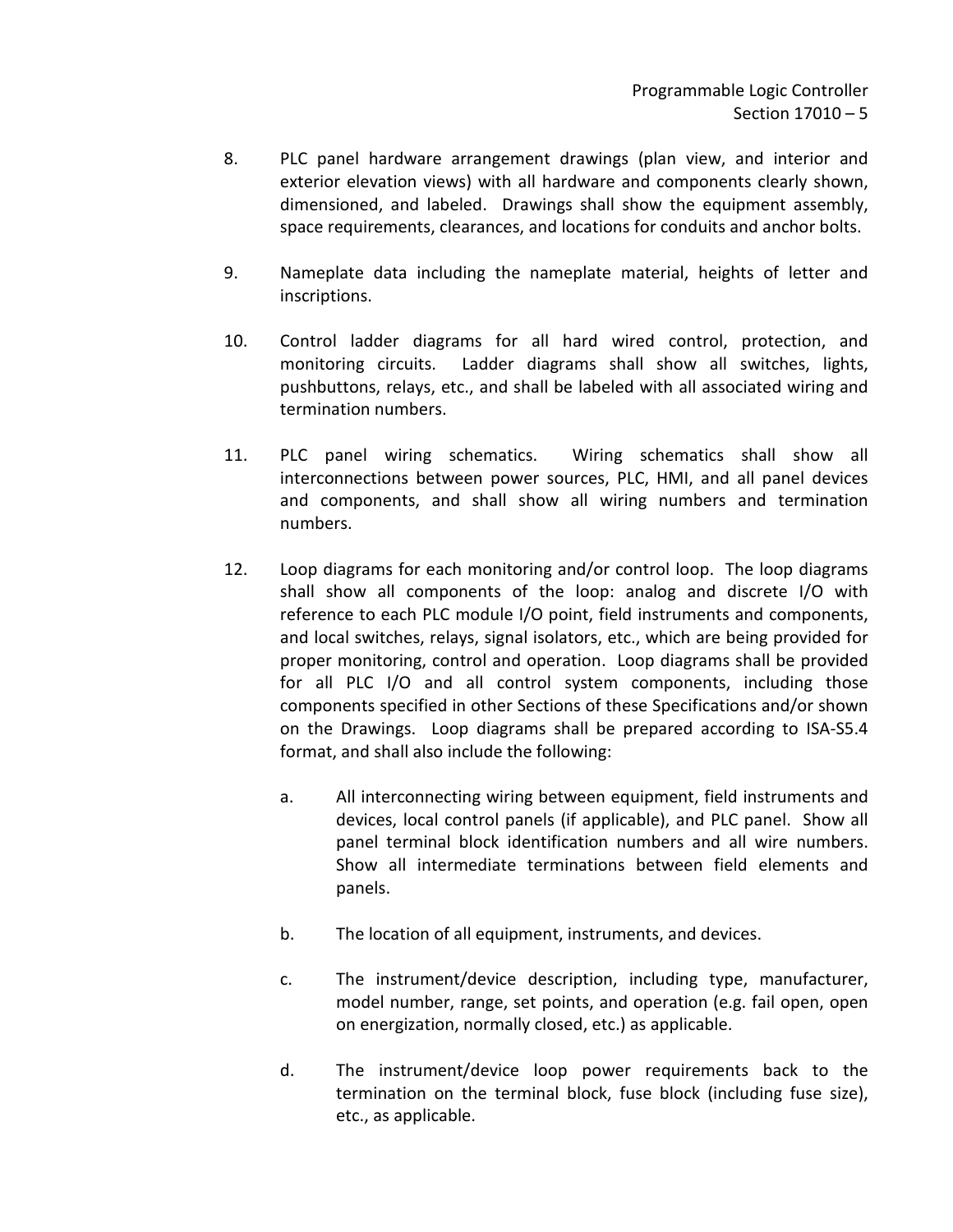- e. All grounding points within panels and cabinets, and identify the connection point of individual components.
- f. Each diagram with an instrument shall include a summary table with output capability of each transmitting instrument, input impedance of each receiving instrument, estimate of loop wiring impedance based on wire size and approximate length, total loop impedance, and reserve output capacity.
- 13. Spare parts list as specified in this Section.
- 14. Test procedures for factory testing and field testing required by Section 16950.
- B. Operation and Maintenance Manual

Contractor shall submit a detailed Operation and Maintenance (O&M) Manual for all PLC equipment and components specified herein. The O&M Manual shall be provided in accordance with the requirements of the District's General Conditions, Specification Section 01430, and as specified herein.

The O&M Manual shall include, but not be limited to, the following:

- 1. PLC Performance Data and Drawings
	- a. Detailed Bill of Materials for all PLC equipment and components, listing: manufacturer's name, quantity, description, size, range, and model/part number.
	- b. Manufacturer's product literature, specifications, performance capabilities, features and accessories, and illustrations.
	- c. Manufacturer's data and drawings showing dimensions, physical configurations, installation and mounting details, and wiring schematics.
	- d. Control ladder diagrams for all hard wired control, protection, and monitoring circuits. PLC panel wiring schematics. Loop diagrams for each monitoring and/or control loop.
- 2. PLC Installation and Operation Requirements
	- a. Complete, detailed installation and operation instructions for all PLC equipment and components.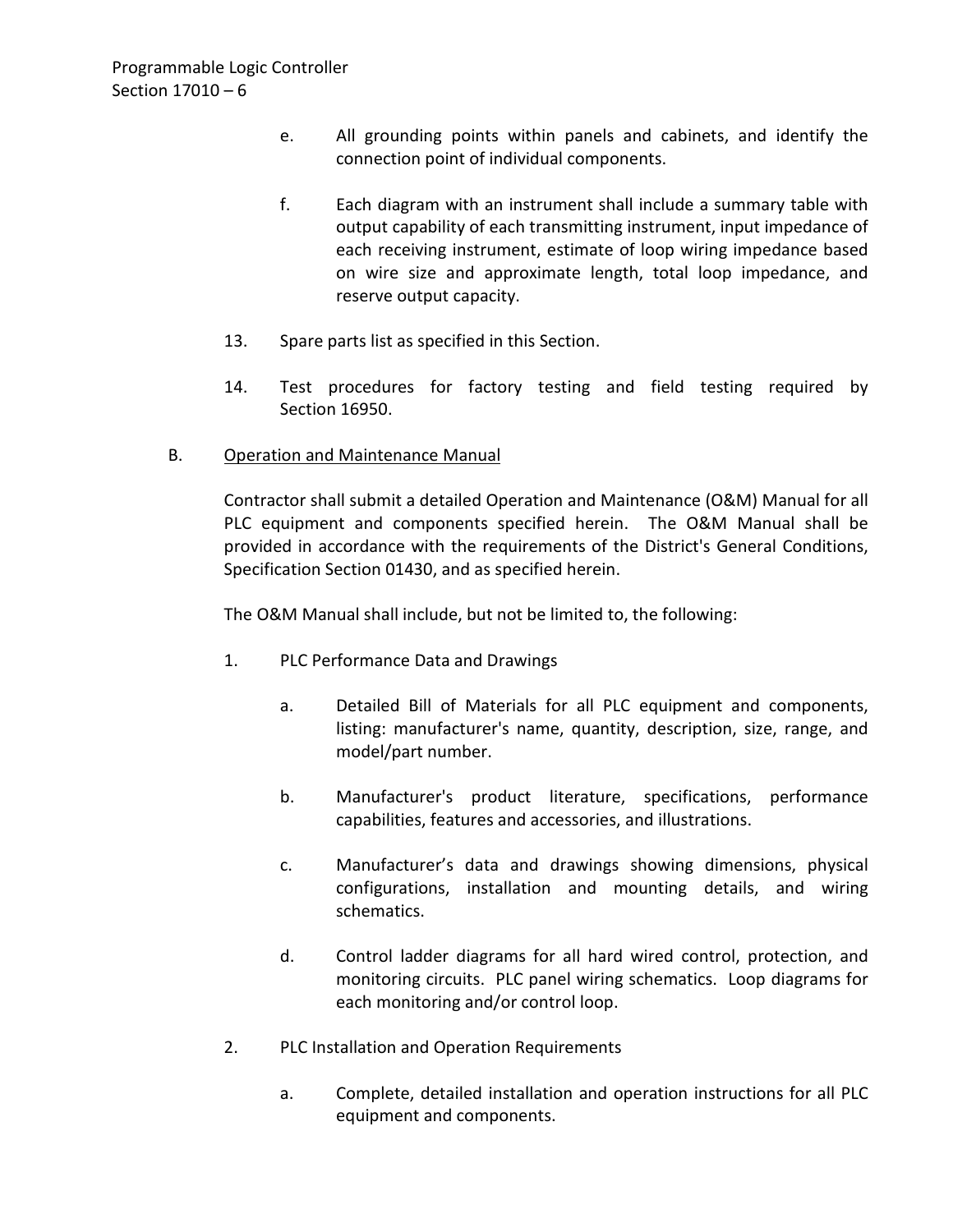- 3. PLC Programming Software and Licenses
	- a. Complete and detailed user manuals for all PLC and HMI programming software packages.
	- b. Software licenses issued to the District for all programming software packages. Software licenses originally assigned to others and transferred to the District will not be acceptable. Unless specified otherwise, two (2) complete licenses shall be provided for programming software packages for use on general purpose laptop computers with Windows 10 (or latest) operating systems.
	- c. A hardcopy printout and Flash Drive of all PLC and HMI programming and configuration files.
- 4. PLC Service and Maintenance Data
	- a. Service and maintenance data shall include all information and instructions required by District's personnel to keep the PLC and all associated components functioning properly under the full range of operating conditions.
	- b. Explanation with illustrations as necessary for each service and maintenance task.
	- c. Recommended schedule of service and maintenance tasks.
	- d. Troubleshooting instructions.
	- e. List of maintenance tools and equipment.
	- f. Recommended spare parts list.
	- g. Names, addresses and phone numbers of all manufacturers and manufacturer's local service representatives.
- 5. Manufacturer Warranties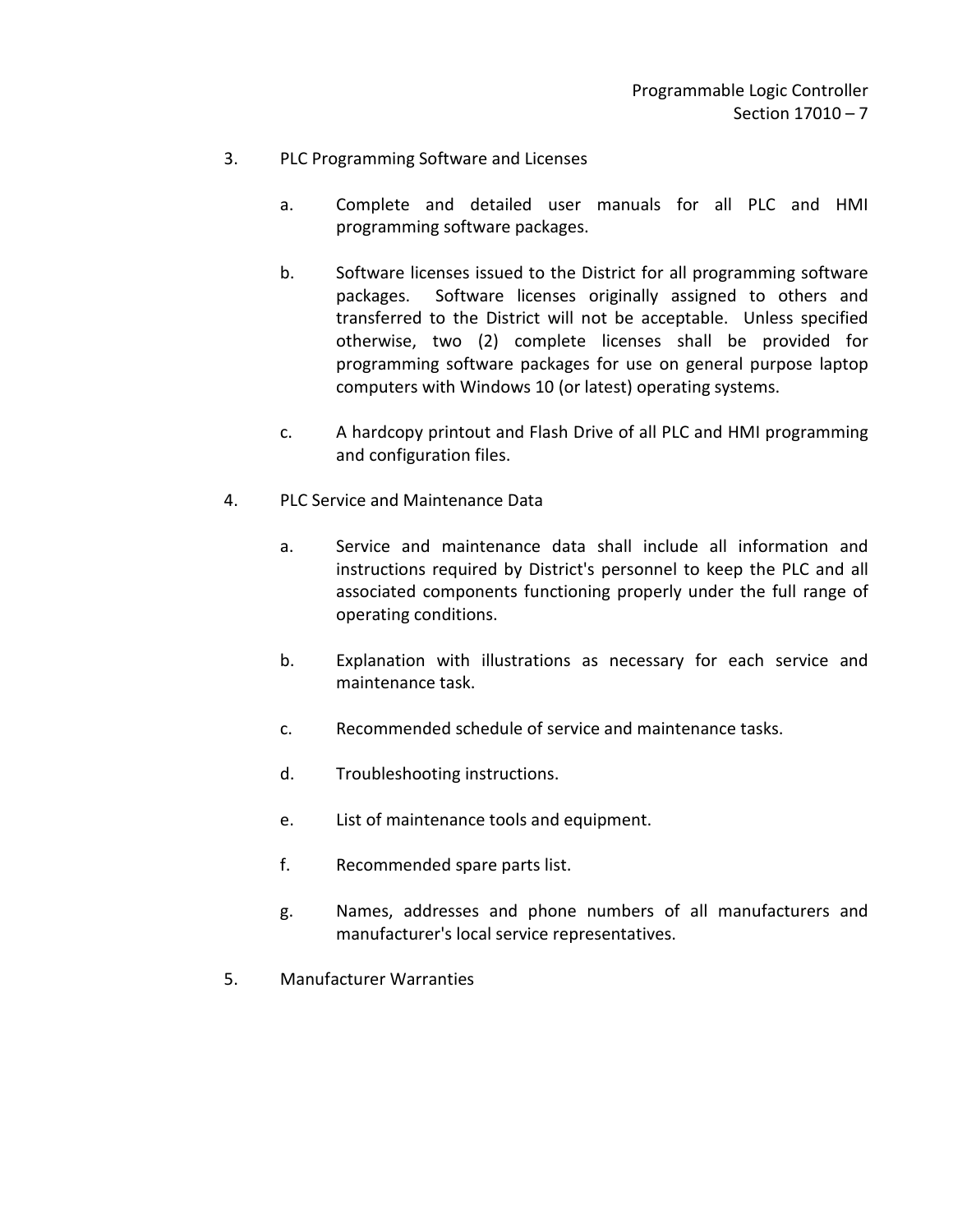## C. Final O&M Manual

Upon successful completion of startup and initial operation, Contractor shall submit a Final O&M Manual in accordance with the requirements of the District's General Conditions, Specification Section 01430, and as specified herein. In addition to the O&M Manual requirements specified above, the Final O&M Manual shall be supplemented with the following:

- 1. As-built drawings (including all field changes) for all wiring and loop diagrams shall be incorporated into the Final O&M Manuals.
- 2. A hardcopy printout and Flash Drive of all final PLC and HMI programming and configuration files (including all field changes).

#### <span id="page-9-0"></span>**1.06 DESIGN REQUIREMENTS**

A. Environmental

The PLC, including all associated components, shall be of industrial grade capable of operating continuously and satisfactorily in harsh environments. The PLC shall meet or exceed the following environmental requirements:

- 1. Operating temperature: 0 to 55ºC (+32 to +131ºF) 2. Storage temperature: -25 to 70ºC (-13 to 158ºF) 3. Relative humidity: 30 to 95% non-condensing 4. Altitude: 0 to 6,500 feet 5. Degree of protection: NEMA 4X
- 6. Shock resistance: 147m/s2 for 11ms
- 7. Vibration resistance shall be in compliance with IEC 60068 and 61131.

The complete PLC shall be guaranteed to operate satisfactorily within the specified NEMA rated enclosure in ambient temperatures ranging from +32 to +110ºF.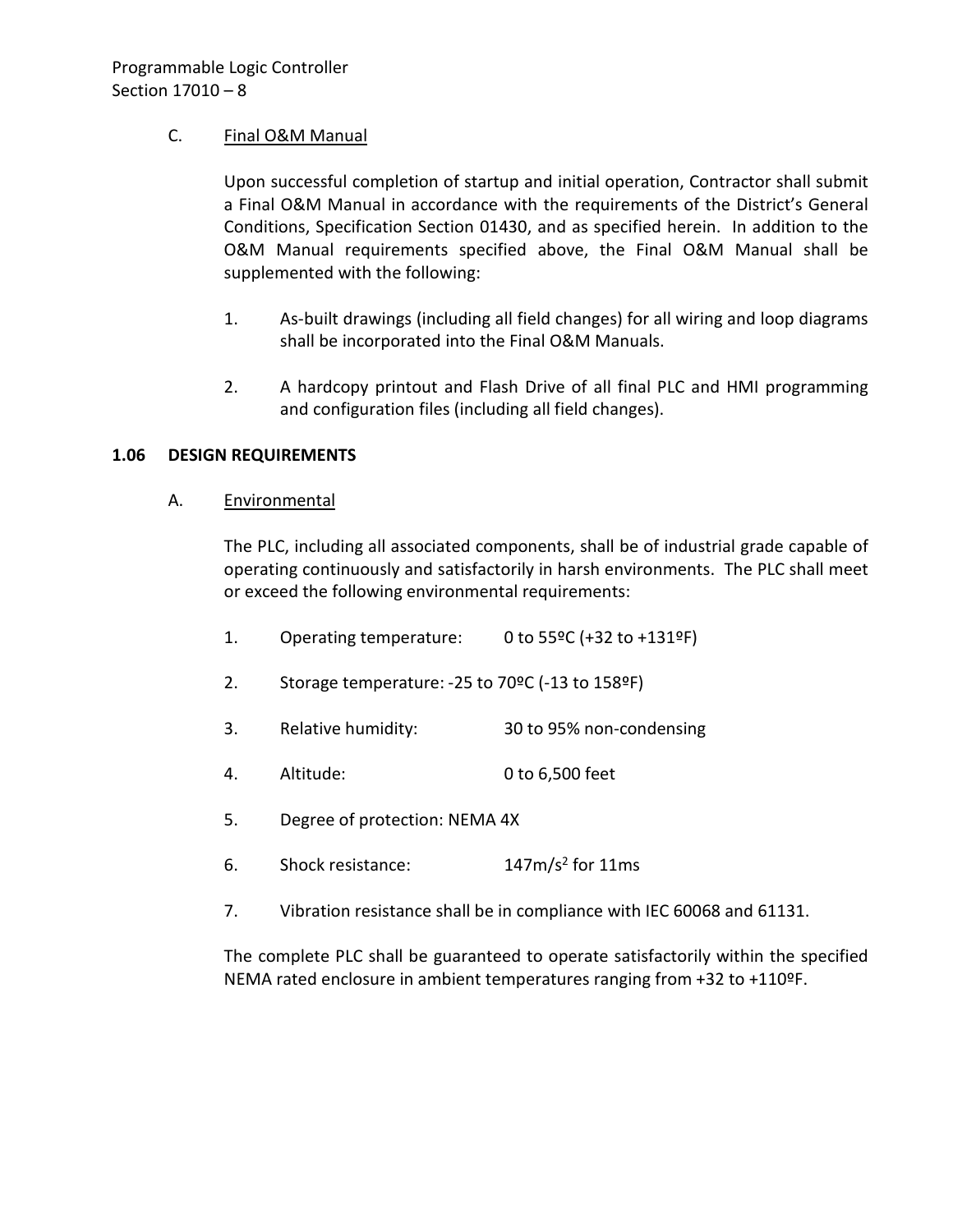## B. General Functions

As a minimum, the PLC system shall be designed to perform the following functions:

- 1. Provide fully automated control of equipment system operation, including monitoring process conditions, providing control feedback, optimizing process performance, and interfacing with other Plant PLCs and/or the District SCADA system, as shown on the Drawings and as specified in individual equipment system sections and herein.
- 2. Where specified, provide manual override of the automated controls via the HMI. Unless specified otherwise, critical system monitoring, alarm, and safety shutdown functions shall remain in effect.
- 3. Unless specified otherwise, hold all system alarms locally until manually reset from the PLC HMI or from the SCADA system.
- 4. Communicate with the SCADA system, which shall provide supervisory control of the equipment system operation via an Ethernet communication link.
- 5. Provide control capabilities to restart the equipment system, including associated equipment, as required after a Plant shutdown or power failure in coordination with and as commanded by the SCADA system.

#### C. General Performance Capabilities and Features

As a minimum, the PLC system shall be provided with the following performance capabilities and features:

- 1. The PLC shall be capable of handling analog inputs/outputs (4-20ma); and discrete inputs/outputs (contact closures, pulses; momentary or latch operation) in addition to power monitoring.
- 2. Input/output modules shall be furnished to accommodate all process monitoring and control specified in the equipment system specifications and shown on the Drawings plus any additional modules not shown, but essential to controlling and monitoring the system, providing a complete and final product.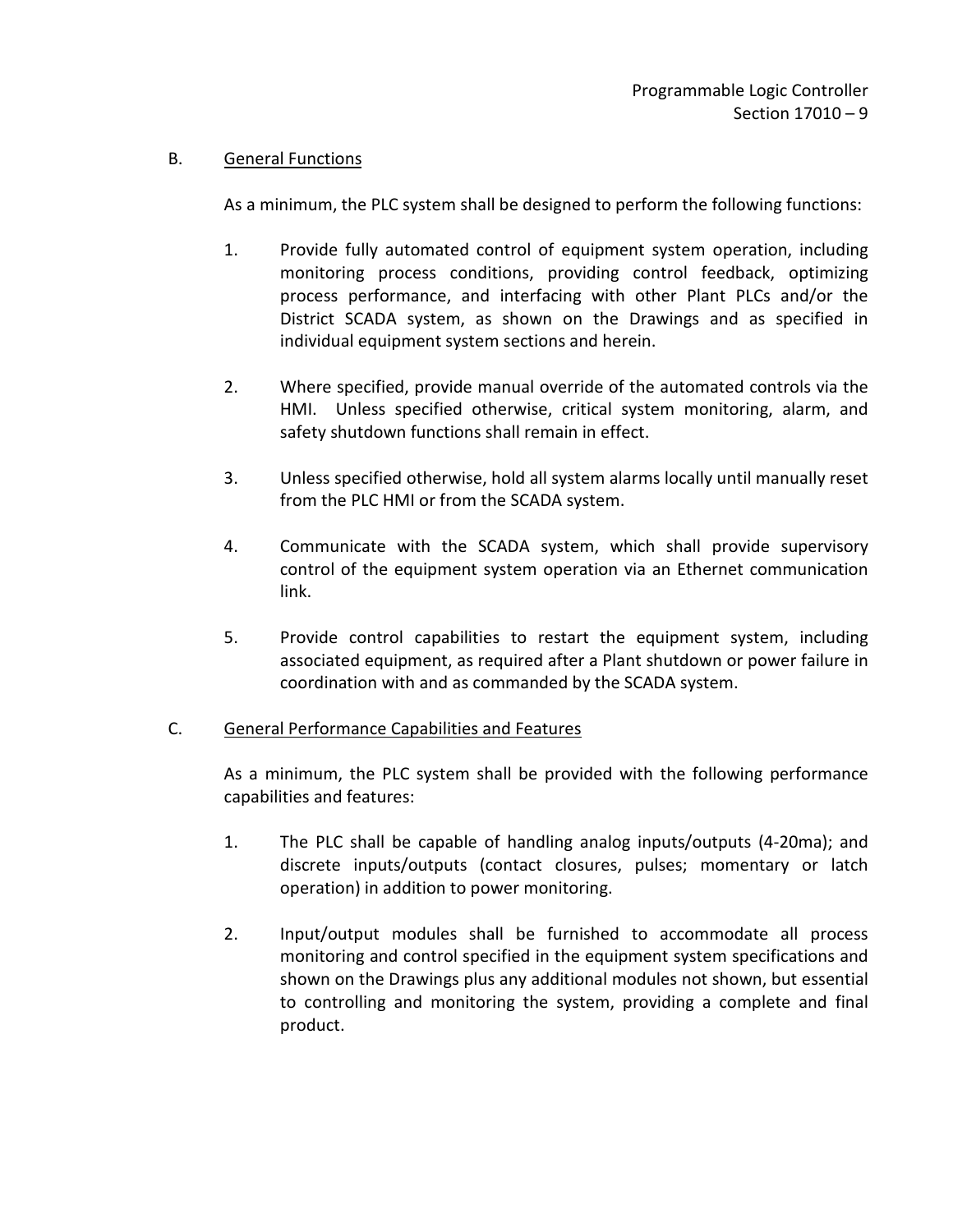- 3. All control programs shall reside in the PLC. All monitoring and control functions specified in the equipment system specifications and control loops/logic diagrams shown on the Drawings, and any additional controls necessary for operation of the system, shall be supplied and implemented by the equipment system manufacturer.
- 4. The PLC shall incorporate pre-programmed self-diagnostic software routines for maintenance.
- 5. The PLC shall incorporate a watchdog function to monitor: internal CPU failure, CPU memory failure, loss of communication between CPU and I/O modules, and CPU failure to execute logic program.
- 6. Unless specified otherwise, activation of alarms and stopping of equipment shall result from de-energization of control circuits, rather than energization of control circuits.
- 7. Unless specified otherwise, PLC failure mode shall be designed such that the loss of PLC supply power or output control signals to the equipment shall result in the equipment shutting down or operating in a predetermined safe mode.
- 8. PLC logic system failure shall not preclude proper operator intervention.
- 9. Unless specified otherwise, safety shutdown of equipment or equipment system shall require manual operator intervention via PLC HMI prior to reestablishing operation of the equipment or system.
- 10. Internal PLC system status and faults shall be monitored and displayed on the HMI. As a minimum, monitored items shall include:
	- a. Power-up diagnostic (self-test) passed/failed.
	- b. Memory OK/loss of memory.
	- c. CPU OK/fault
	- d. Program run status OK/fault
	- e. Scan time OK/overrun.
	- f. Battery status OK/low

As a minimum, each monitored item shall be displayed on the HMI on a single PLC system status screen.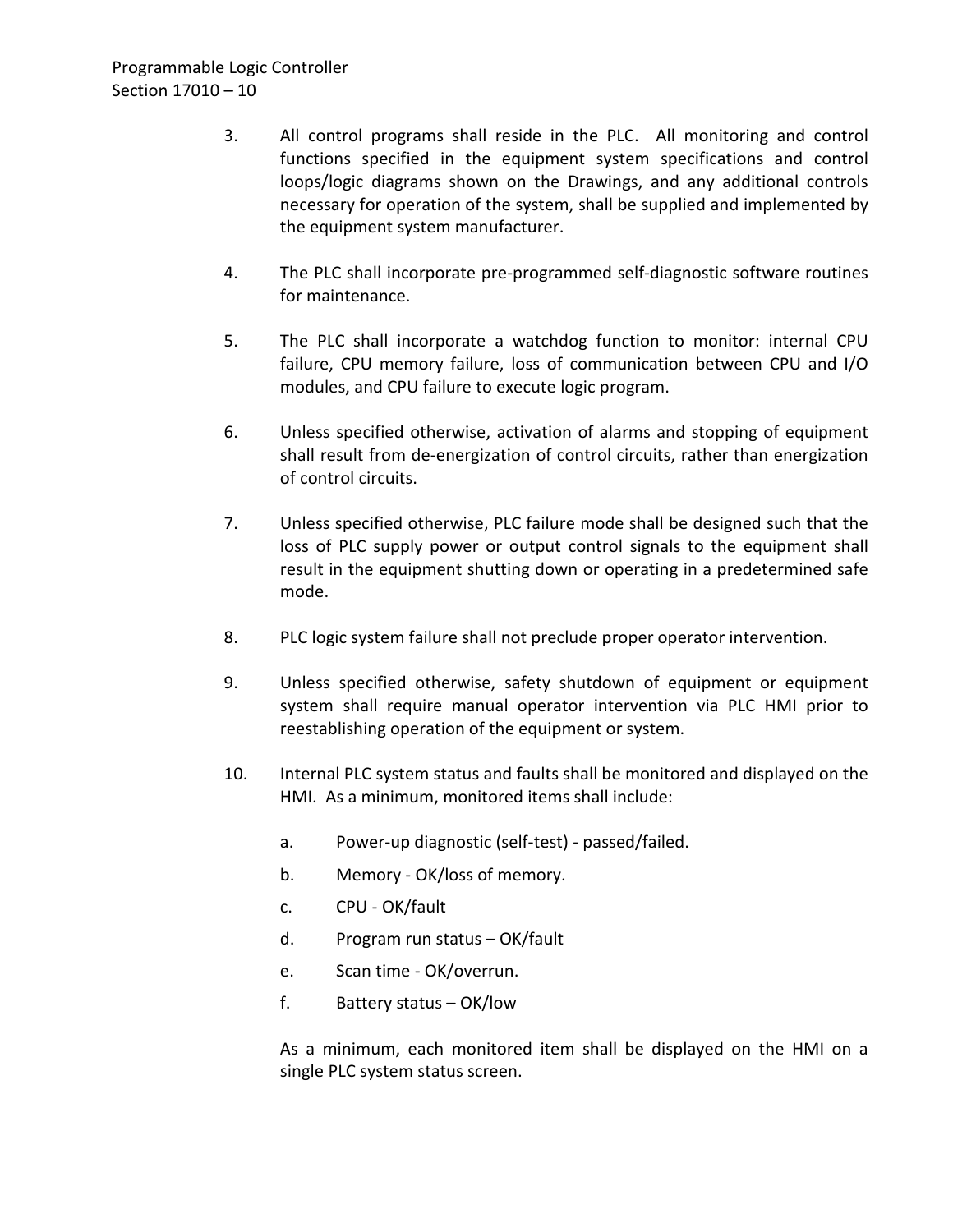- 11. PLC and HMI programming and configuration shall incorporate the following general strategies and functions:
	- a. All calculations, analog value trip points, timers, etc. shall be accomplished in the PLC and not in the HMI.
	- b. All analog inputs to the PLC shall be configured in the HMI software for historical trending.
	- c. All set points for minimum and maximum values of analog outputs shall be operator adjustable via the HMI software.
	- d. All set points for minimum and maximum values of analog inputs for process monitoring/control shall be operator adjustable via the HMI software.
	- e. All open/close automatic valves and remote start/stop motors controlled by the PLC system shall have an adjustable maximum time value allowed to either open/close or start/stop. Failure to achieve the control function within this maximum time value shall result in a time out alarm for each piece of equipment. An alarm shall be generated from the PLC to the HMI for indication of the control function time out failure (e.g. Pump XXX Fail to Start, Valve XXX Fail to Open).
	- f. The status of all alarms shall be latched until manually acknowledged via the HMI.
	- g. HMI entries by the operator, such as set points and operation modes, shall be displayed on the process screens for information.
- 12. Prevent unauthorized access to PLC and HMI programs and configurations with password-based security in the PLC and HMI software.
- 13. The PLC system shall be designed with high noise immunity to prevent occurrence of false logic signals resulting from switching transients, relay and circuit breaker noise, or conducted and radiated radio frequency interference. Incorporate noise suppression and inductive load suppression design into PLC input, output, and logic modules.
- 14. At a minimum, the PLC system shall be capable of using Ethernet/IP, Modbus, and OPC as communication protocols to communicate with other PLCs on the network and Plant SCADA or District SCADA, as applicable.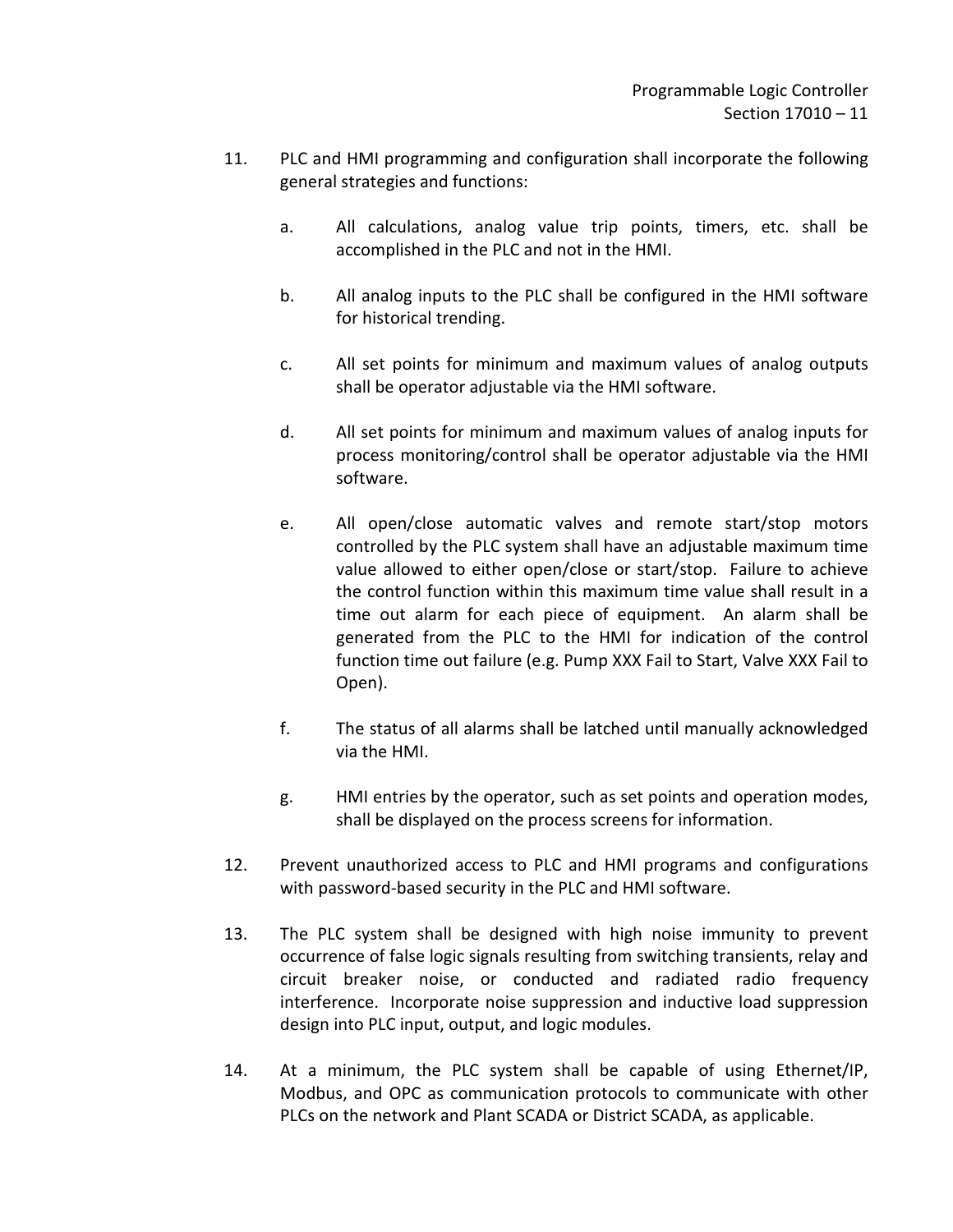- 15. All PLC components such as PLC power supply, I/O modules, CPU, communication modules, backplane, wiring harnesses, etc. shall be provided with conformal coatings for protection against moisture and chemical contaminants.
- 16. All PLC component connections shall be screw-in type. Plug-in type connections will not be acceptable. All terminal blocks shall be screw-in type and shall provide a location for identifying associated terminal numbers.
- 17. Independent line fuses or circuit breakers shall be provided, per the manufacturer's recommendation, for each power supply, input module, output module, and other modules with separately derived power requirements.
- 18. All communication signals and 4-20 mA signals shall be properly conditioned for the PLC and protected from all sources of radiated energy or harmonics.

## D. Appurtenances

- 1. The PLC processor, I/O modules, power supplies, and communication modules shall be provided as a complete system, as specified in the equipment system specification section and herein, and as shown on the Drawings. The PLC shall include all necessary components and hardware for a complete and fully functional system.
- 2. All special chassis or panel mounted power supplies, special interconnecting and programming cables, special grounding hardware, or isolation devices shall be furnished as required for proper operation of the equipment.
- 3. Signal converters, signal boosters, amplifiers, special power supplies, intrinsically safe relays and current repeaters, surge suppression devices, and isolation devices shall be furnished and installed as required for proper operation of the equipment.

## E. Fabrication, Installation, and Testing

- 1. In addition to the design, fabrication, delivery, installation, and testing requirements specified herein, the PLC panel shall comply with all applicable requirements in Section 16950 - Custom Control Panels.
- 2. Equipment and components shall be Underwriters Laboratory (UL) listed for the purpose or UL recognized.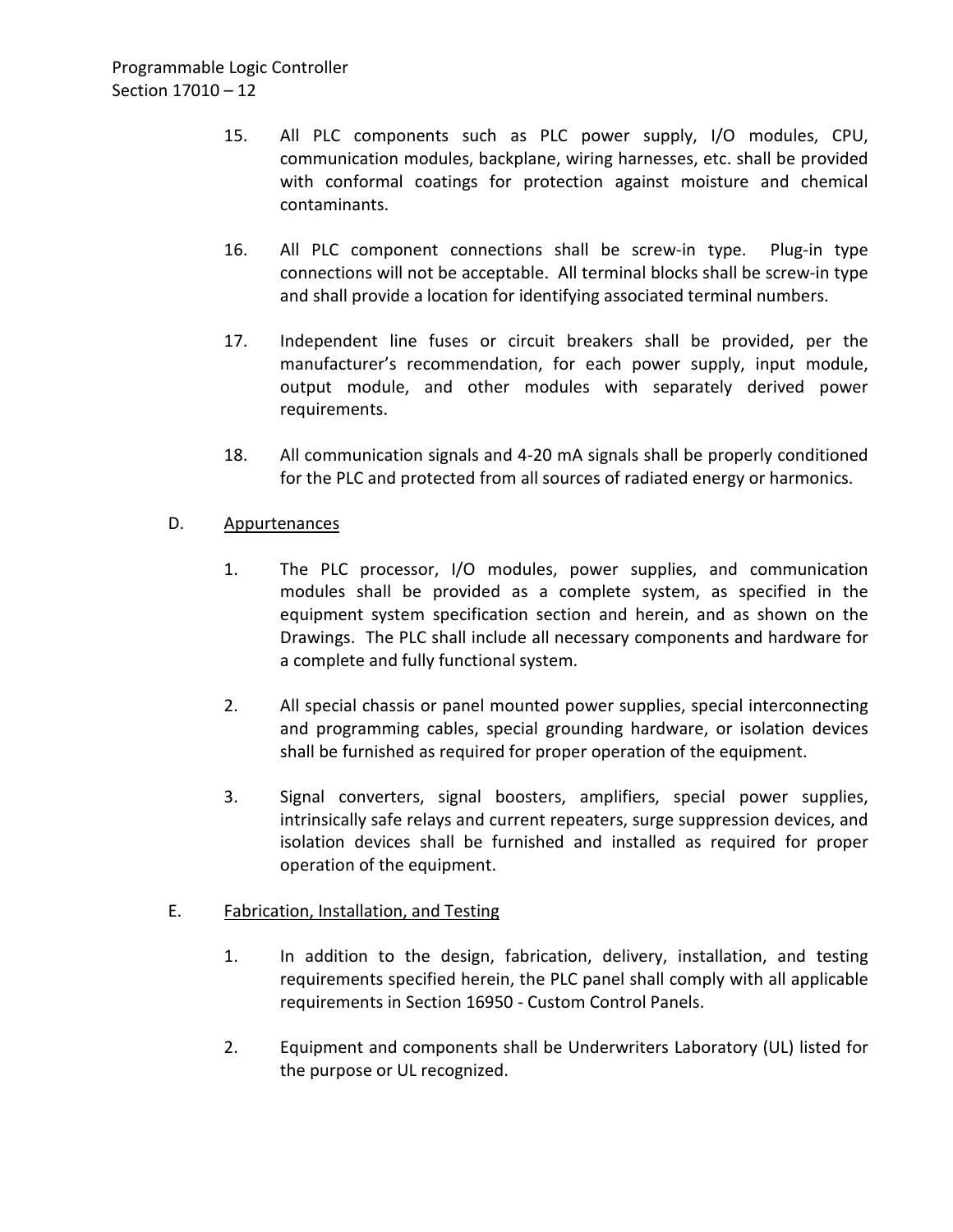- 3. The assembled PLC panel and individual components shall be UL listed and labeled. The assembled panel shall have a factory applied UL 508A label.
- 4. Where applicable, intrinsic safety barriers within the PLC panel shall be provided per UL 698A with factory applied labels as required by UL.
- 5. The PLC system shall be factory tested prior to delivery per Specification Section 16950.

#### <span id="page-14-0"></span>**1.07 INSTALLED-SPARE REQUIREMENTS**

- A. Each PLC shall be provided with the following spare capacities.
	- 1. I/O points 20 percent spare I/O capacity for each type of I/O signal required. All spare I/O shall be wired to the field terminal blocks.
	- 2. PLC chassis and backplane the greater of:
		- a. 20 percent spare capacity, or
		- b. 3 spare backplane slots.

All spare backplane slots shall be equipped with slot filler modules.

- 3. PLC memory 50 percent spare program volatile memory capacity after all required programming is in place and operating. Executive or "housekeeping" programs shall not be counted in memory size rating.
- 4. Field terminal blocks 10 percent spare terminal blocks for each type of I/O signal required. These spare terminal blocks shall be in addition to the wired terminal blocks required for spare I/O capacity.

#### <span id="page-14-1"></span>**1.08 SPARE PARTS**

- A. Each PLC shall be provided with the following spare parts. Spare parts shall be packaged for long term storage and identified with labels describing contents.
	- 1. I/O Modules: provide a spare of each type of module installed.
	- 2. CPU: provide a spare for each type of CPU installed.
	- 3. PLC Power Supplies: provide a spare for each type of power supply installed.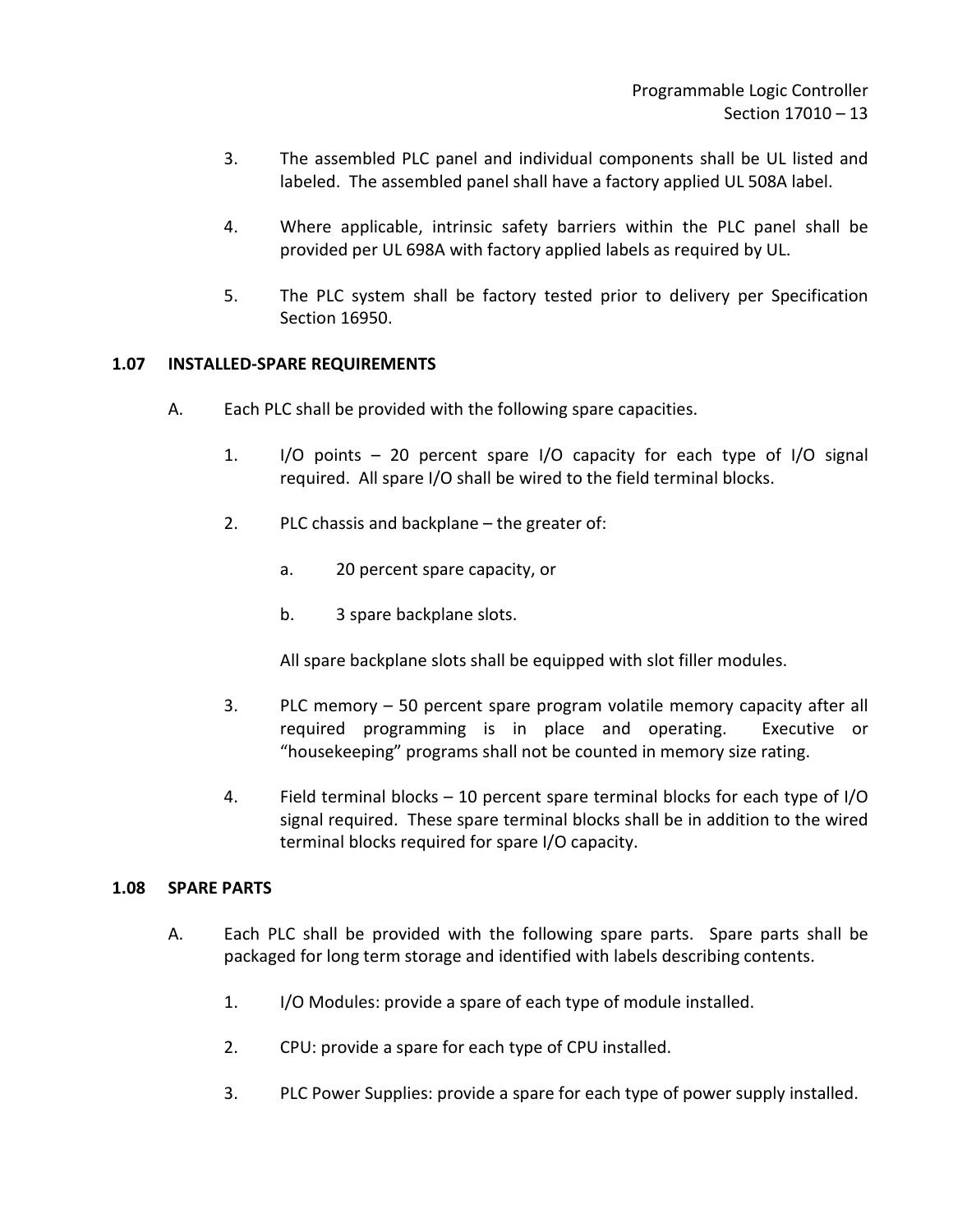- 4. Memory Cards: provide a spare for each type of memory card installed.
- 5. Communication Module: provide a spare for each type of communication module installed.
- B. Provide manufacturer's recommended special tools for the PLC and associated components. Special tools shall include, but not be limited to: module installation/removal tools, terminal block installation/removal tools, reset tools, and drivers for special fasteners and screws.

#### <span id="page-15-0"></span>**1.09 MANUFACTURER SERVICES AND COORDINATION**

- A. The ICS or packaged equipment system manufacturer shall design, engineer, fabricate, program, factory test, and deliver to the project site a complete and fully functional PLC to provide process monitoring and control of the specified equipment system and to interface with the Plant and/or District SCADA system.
- B. The manufacturer shall coordinate with the Contractor, Electrical Subcontractor, Instrumentation and Control Subcontractor, and District to ensure proper communication between PLC, Plant equipment, instrumentation and control devices, and SCADA system(s).
- C. The ICS or packaged equipment manufacturer shall provide qualified and experienced engineering representatives to participate in project software development and coordination workshops with the District. As a minimum, the manufacturer's representatives shall attend two (2) separate workshop sessions (one half day per session). The workshop sessions shall address the following:
	- 1. PLC I/O list. Conventions for tag names and addressing.
	- 2. PLC program monitoring and control strategy. PLC local/remote and auto/manual control modes.
	- 3. PLC communication and control approach (PLC to PLC, and SCADA to PLC).
	- 4. Network address assignments, where applicable.
	- 5. Alarm acknowledgment and reset strategy.
	- 6. Communication monitoring between PLCs and SCADA.
	- 7. Software security approach.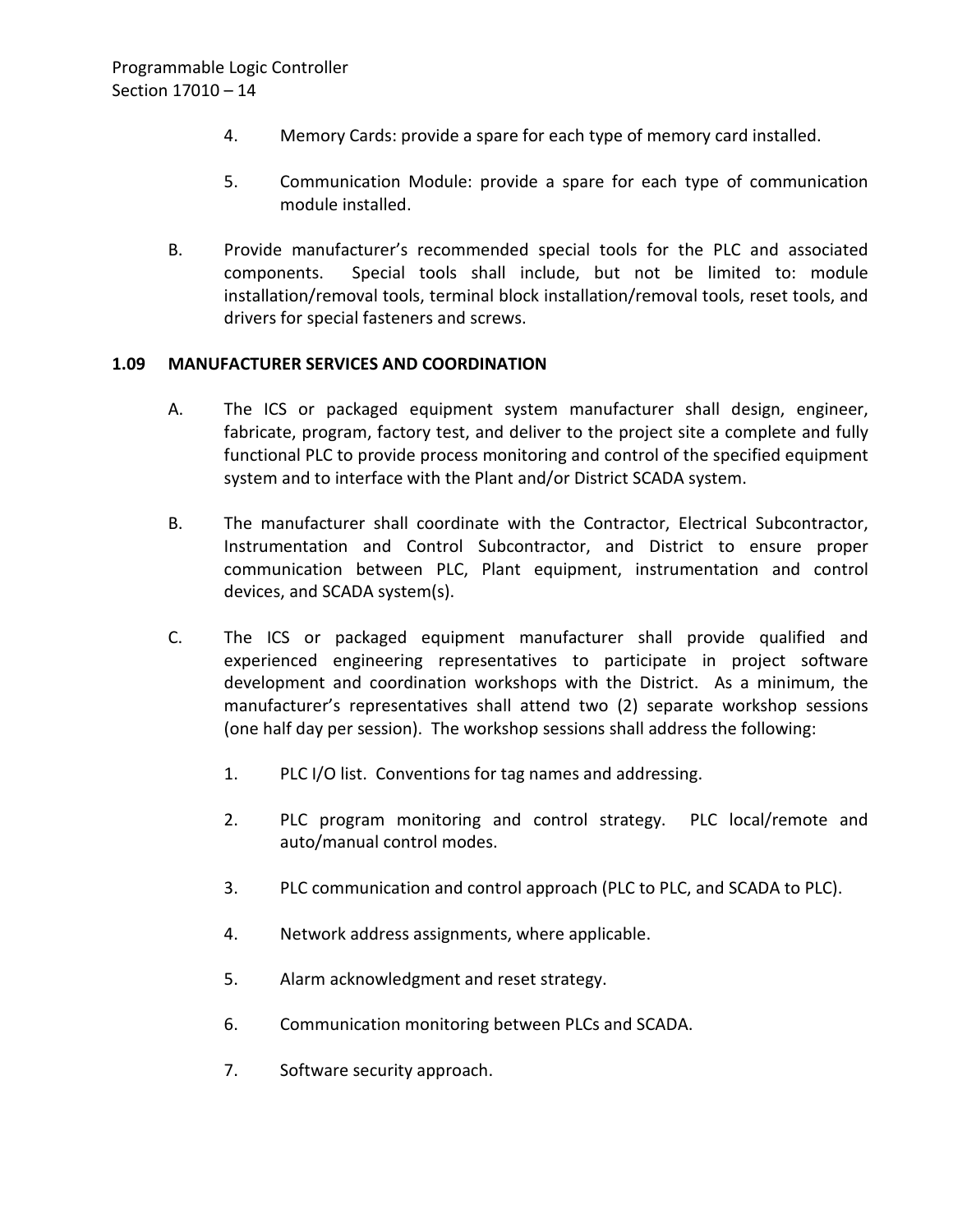- 8. Strategy for automatic restart following a power failure (Plant and equipment system).
- 9. HMI screens (standard objects, data display, and color conventions).
- D. The manufacturer shall provide programming services incorporating direction received during the workshops with the District, including a complete monitoring and control logic program for operation of the equipment system. In addition, the manufacturer shall provide programming services for fully configured HMI screens.
- E. After the equipment system has been installed, the manufacturer shall perform prestartup, startup, commissioning, and field testing of the system.
- F. Upon completion of system startup and testing, the manufacturer shall provide the District with a certificate of proper installation, and provide onsite training to District personnel.

## <span id="page-16-0"></span>**1.10 QUALITY ASSURANCE**

- A. The District believes that the manufacturers listed herein are capable of producing equipment and/or products that will satisfy the requirements of these Specifications. The listing of specific manufacturers herein does not imply acceptance of their products that do not meet the specified ratings, features and functions. Manufacturers listed herein are not relieved from meeting these Specifications in their entirety; and, if necessary, they shall provide non-standard, custom equipment and/or products. Contractor shall be responsible for confirming that the proposed equipment and/or products will meet these Specifications.
- B. Products of one manufacturer and of the same series or family of models shall be used to achieve standardization for appearance, operation, maintenance, spare parts, and manufacturer support services.

## <span id="page-16-1"></span>**PART 2 - PRODUCTS AND MATERIALS**

#### <span id="page-16-2"></span>**2.01 PLC CAPABILITIES AND PERFORMANCE**

- A. General
	- 1. The PLC shall collect data, perform process control functions, communicate with other PLCs, and distribute process information along the local area network.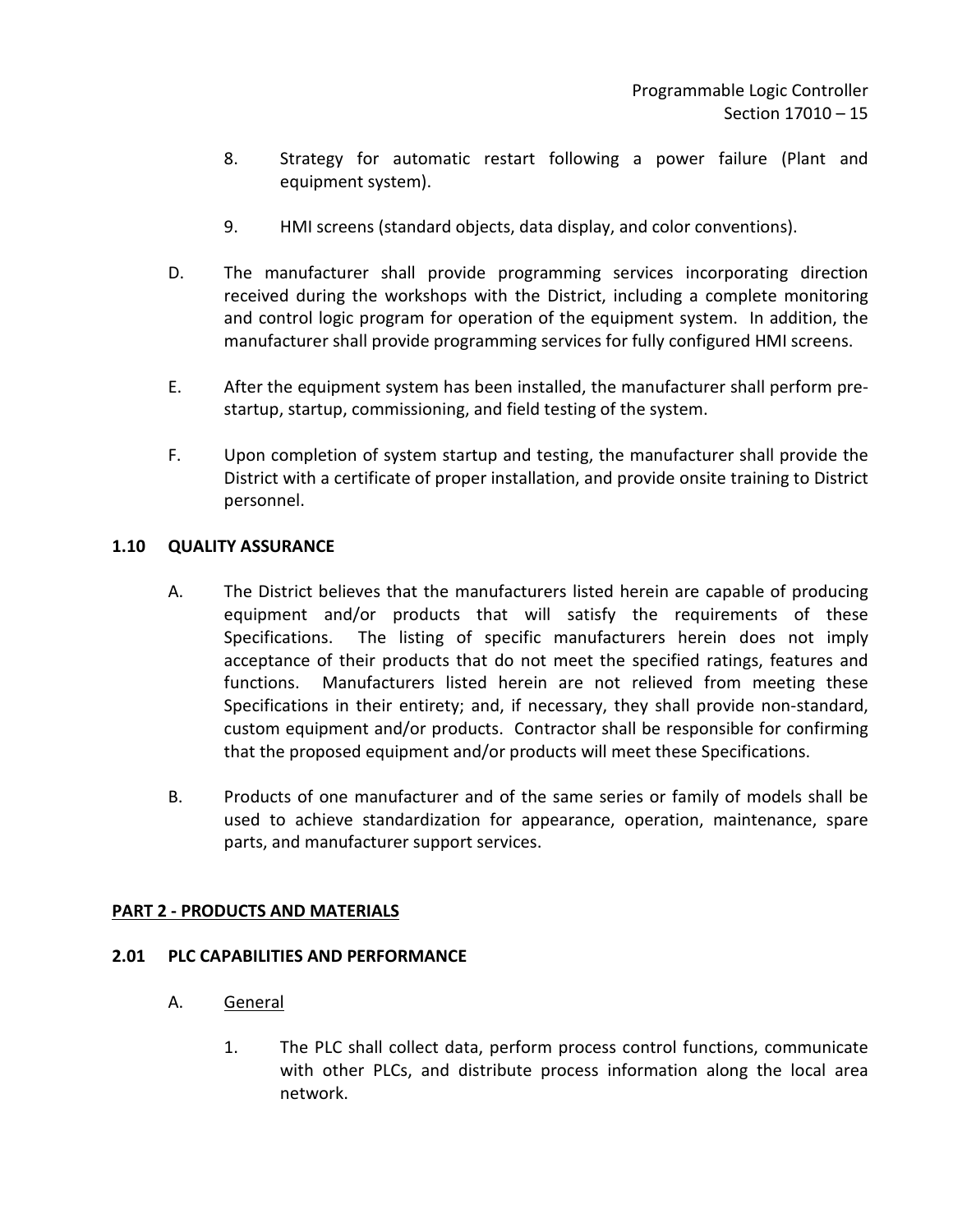- 2. The PLC shall be capable of providing proportional, integral, and derivative control in real time, with preemptive priority multitasking.
- 3. The PLC shall be able to have its program downloaded from a remote workstation over the local area network, and be locally programmed from a portable laptop computer.
- 4. The executive firmware of all intelligent modules shall be stored in flash memory and shall be able to be updated in the field using standard programming tools. Executive firmware files shall be readily available via the PLC manufacturer's website.
- 5. The PLC shall be field expandable to allow for the expansion of the system by the simple addition of hardware and configuration of same.
- 6. A controller, or I/O module, shall be capable of being inserted under power, without upsetting the process being controlled by other controllers.
- 7. The PLC shall have the capability to preselect the failure status of each output point in the event of CPU failure.

## <span id="page-17-0"></span>**2.02 PLC SOFTWARE REQUIREMENTS**

#### A. Programming Software

As a minimum, the PLC programming software shall have the following capabilities:

- 1. Allow the use of all textural and graphic languages specified in IEC 61131-3, including:
	- a. Relay Ladder Diagram (LD)
	- b. Function Block Diagram (FBD)
	- c. Structured Text (ST)
	- d. Sequential Function Chart (SFC)

The processor shall be able to program in all four languages in one processor. Standard Boolean logic for coils, timers/counters, etc., shall only be limited by the amount of memory in the processor.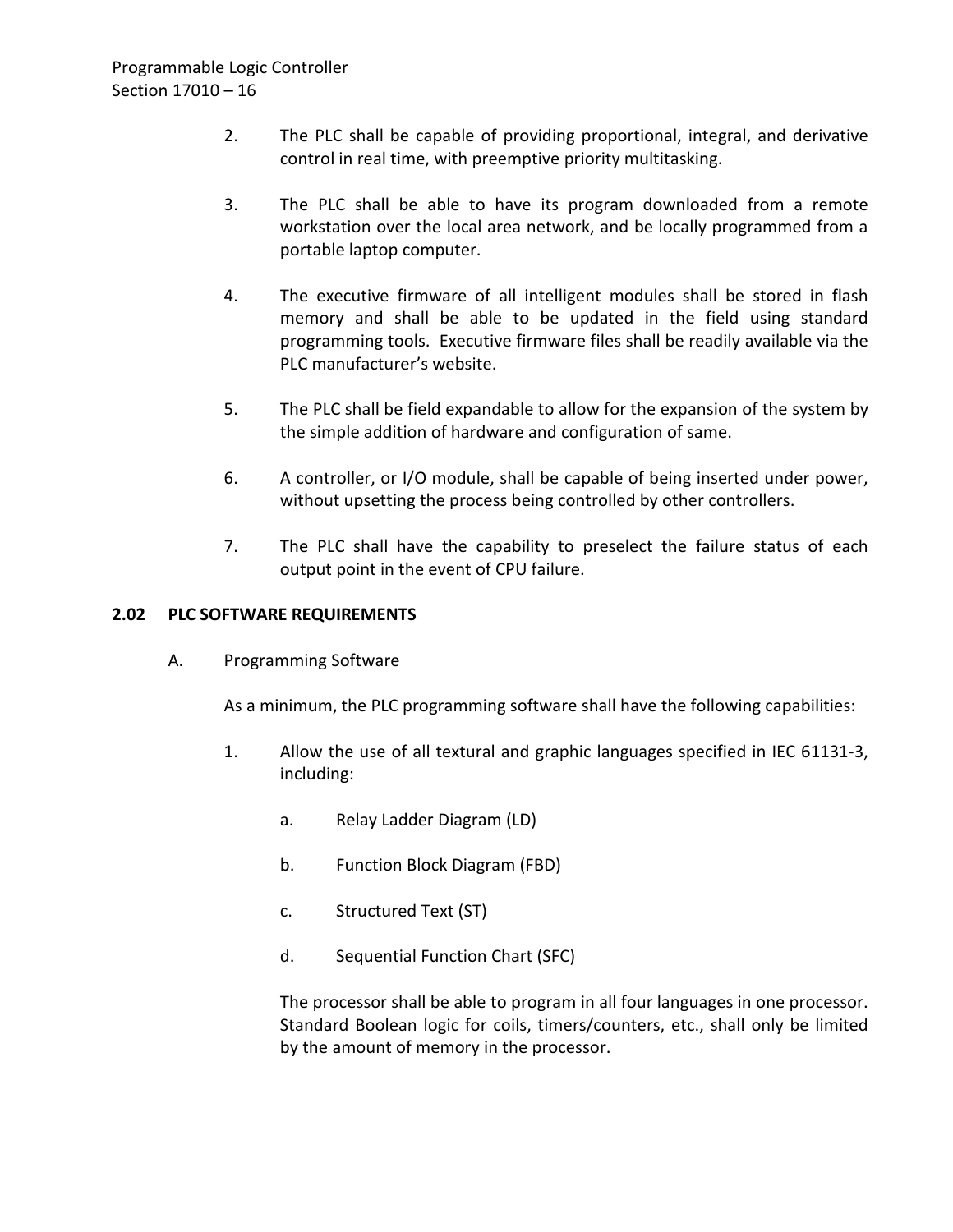- 2. Data Manipulation:
	- a. All memory locations shall be tag based with the ability to add and delete online without taking the processor offline. In addition the tags shall have the ability to be named to reflect usage based on user conventions. The tags shall also have the ability to be aliased to other tag names if required.
	- b. Compare, move, block move, copy, and PID.
	- c. Table read/write/sort/compare/search/average.
- 3. Math:
	- a. Add, subtract, multiply, and divide.
	- b. Square root, exponentiation, and logarithms (base ten and natural).
	- c. Floating point number accuracy of four places.
	- d. Engineering unit scaling function block for analog values.
- 4. Documentation:
	- a. Address descriptions four lines by seven characters with edit, copy, and delete capability.
	- b. Rung descriptions with edit, copy, and delete capability.
	- c. Cut and paste logic capability.
	- d. Ability to import/export all documentation to/from standard text files.
- 5. PID Blocks: support both dependent and independent equations.
- 6. Support user defined data structures with mixed numeric types.
- 7. Ability to store and retrieve instruction comments, program comments, rung comments, and other comments and notes in the PLC processor.
- 8. Communications: support peer to peer message read and write.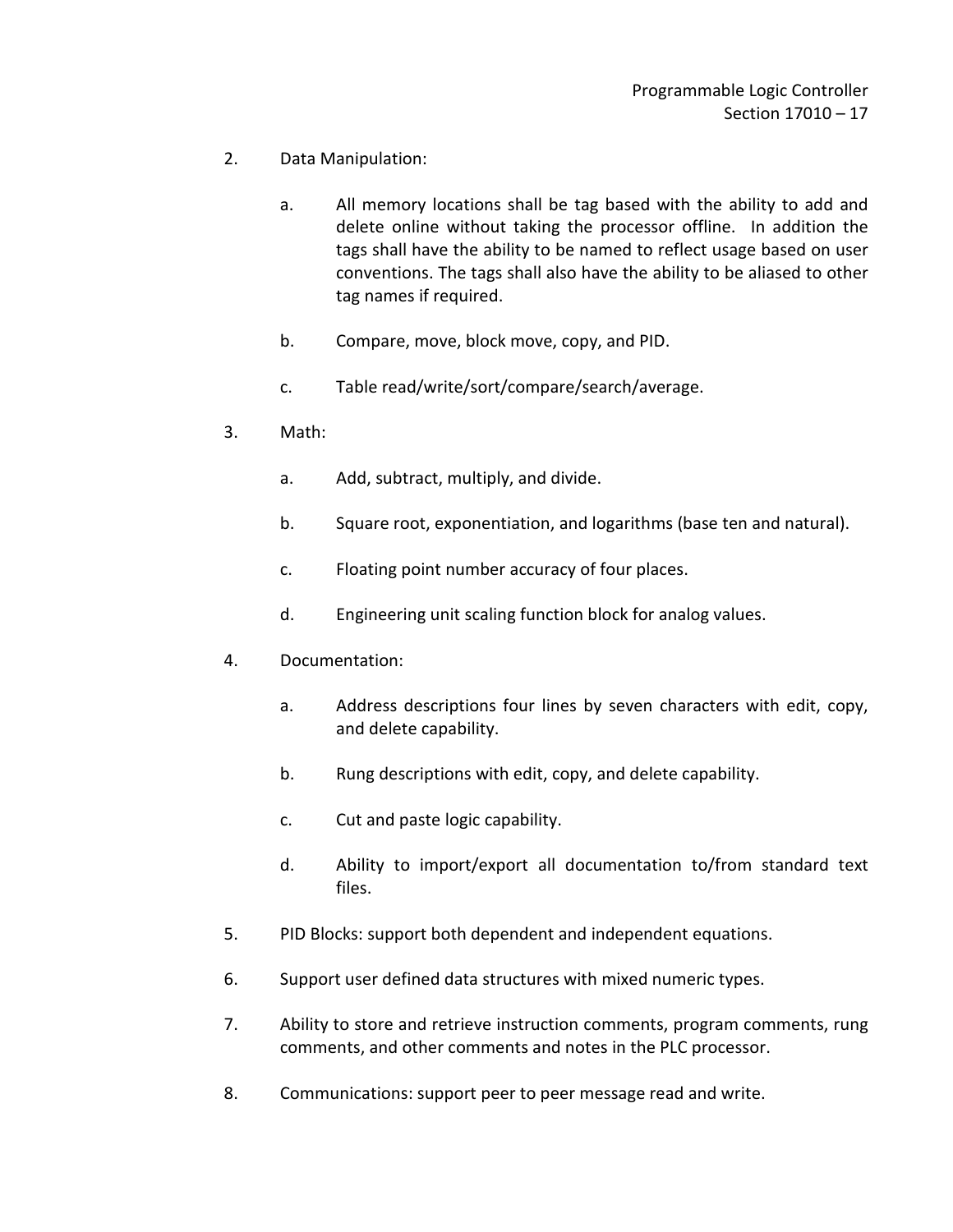- 9. The PLC programming software shall have the following tools for monitoring and troubleshooting the PLC program.
	- a. A breakpoint capability to automatically halt the program just before a certain sequence is initiated.
	- b. Ability to advance the program step by step to insure proper operation.
	- c. Ability to create watch points for desired variables. These watch points shall display the real time value of the variable.
	- d. Ability to create a table that will track a chosen variety of variables.
- 10. The PLC shall be programmed using a single programming software package. The programming software package shall have integrated tools for PLC programming, network configuration, and communication capabilities. PLC's that use separate programming, communication, and network configuration software will not be accepted. The programming software shall run on general purpose personal computers with Windows 10 (or latest) operating systems.
- B. Editor
	- 1. The PLC programming software package shall include an IEC 61131-3 compliant editor.
	- 2. The logic editor shall support the creation of routines in all of the following four programming languages: LD, FBD, ST, and SFC.
	- 3. The editor and operating system shall support the import or export of specific, user-selected portions of logic, into and out of both a running controller as well as an offline controller configuration file. When performing this function online, the controller shall have a "test edit" function, such that the programmer can disqualify, or cancel the edit before fully accepting the changes.
- C. Security

The PLC system shall have capability to password protect access to the PLC. The system shall ensure security by authenticating users against a set of defined user accounts and access privileges.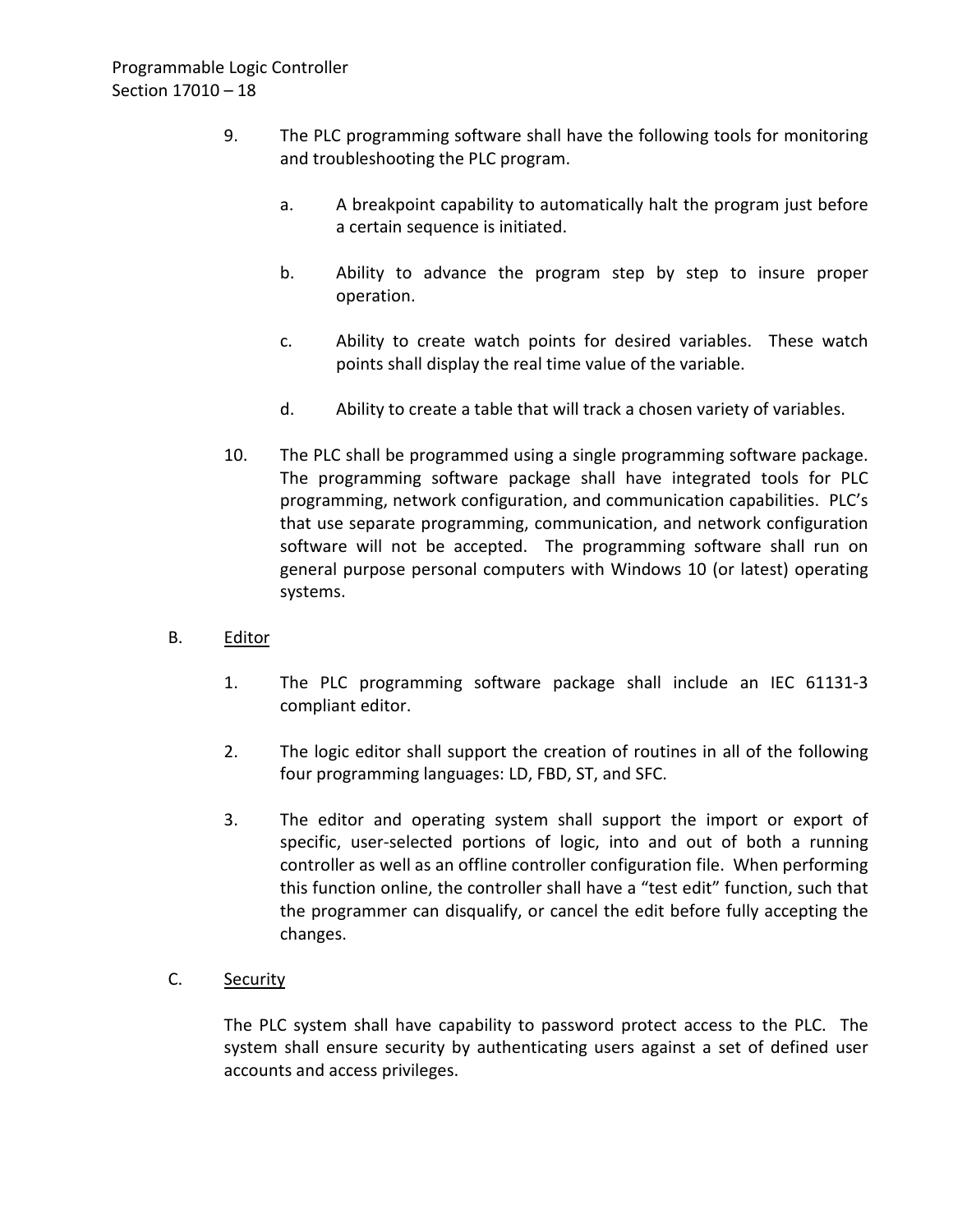#### <span id="page-20-0"></span>**2.03 PLC HARDWARE**

#### A. General

The PLC shall be an integrated, modular, chassis type system designed for mounting the CPU (processor) module, I/O modules, communication modules, and power supply unit. The PLC shall be Allen Bradley 1756 ControlLogix or 1769 CompactLogix System (no substitutes).

#### B. Processor (CPU)

- 1. The PLC system shall execute logic in a single processor module. The processor shall be capable of executing all monitoring and control functions required by the Specifications and Drawings.
- 2. The processor shall have the ability to run multiple tasks with the ability to run each task at a particular scan rate that may be updated while running with the ability to prioritize each task.
- 3. Processor Features:
	- a. Unless specified otherwise, the processor shall have a minimum of 4 MB of base program and data memory. Specified memory capacity shall be available entirely for storing the operational control program. Specified spare capacity and executive or "housekeeping" programs shall not be counted in memory size rating.
	- b. A non-volatile memory card (EEPROM or Flash Memory) shall store the entire user program and configuration, and shall be capable of reloading the program into RAM if a fault in the program is detected or if the program is lost due to loss of battery power or other means. Unless specified otherwise, the non-volatile memory card shall have a minimum of 8 MB of memory.
	- c. As a minimum, the processor shall be provided with one built-in USB port. The required 10BASE-T/100BASE-TX RJ45 Ethernet/IP ports shall be provided as built-in ports and/or via separate communication modules.
	- d. The processor will be capable of being programmed with a general purpose laptop computer.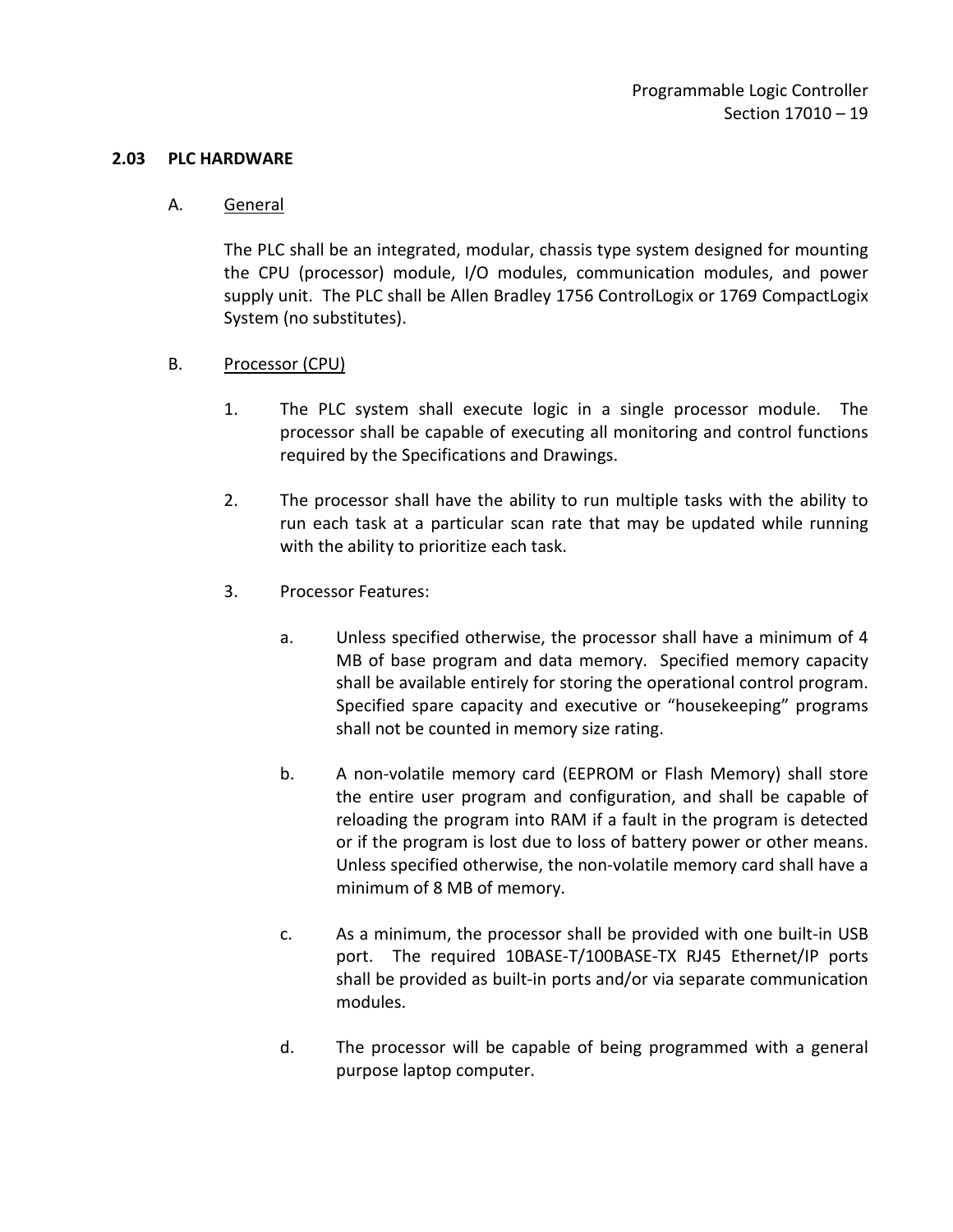- e. The PLC shall use a lithium battery to back up the PLC RAM. A BAT light shall indicate when it is time to replace the battery.
- f. The PLC shall have status lights to indicate various functions, including run, processor fault, I/O fault, and communication activity.

## C. **I/O Modules**

1. General Requirements

PLC I/O modules shall be provided as required to accept signals as indicated on the Drawings, as specified in Specifications for equipment, and as specified herein. I/O modules shall be provided to accept all active signals and all specified spares. PLC I/O modules, including installation in the PLC enclosure shall conform to the following:

- a. All I/O modules shall be enclosed in a plastic housing. I/O modules shall be plugged into a modular type I/O rack with common backplane. All cables required to connect to all other PLC system components shall be provided.
- b. I/O modules shall be capable of being removed and inserted into the I/O rack under power without affecting any other I/O modules in the rack.
- c. I/O of a particular type (digital inputs, digital outputs, analog inputs, and analog outputs) shall be grouped together.
- d. All I/O wiring shall be to removable terminal blocks that permit removal and replacement of a module without disturbing the wiring or any other I/O module. Removable terminal blocks shall be suitable for accepting #14 AWG I/O wiring.
- e. Identify on I/O modules and associated terminal blocks, the specific I/O points as they have been addressed in the PLC system.
- f. All field wiring shall be terminated on terminal blocks within the PLC enclosure. The field terminal blocks shall be sized to accommodate all active I/O points and required spares. Field terminals shall be provided for the individual termination of each analog signal shield. The PLC shall be factory prewired between the field terminal blocks and I/O module removable terminal blocks.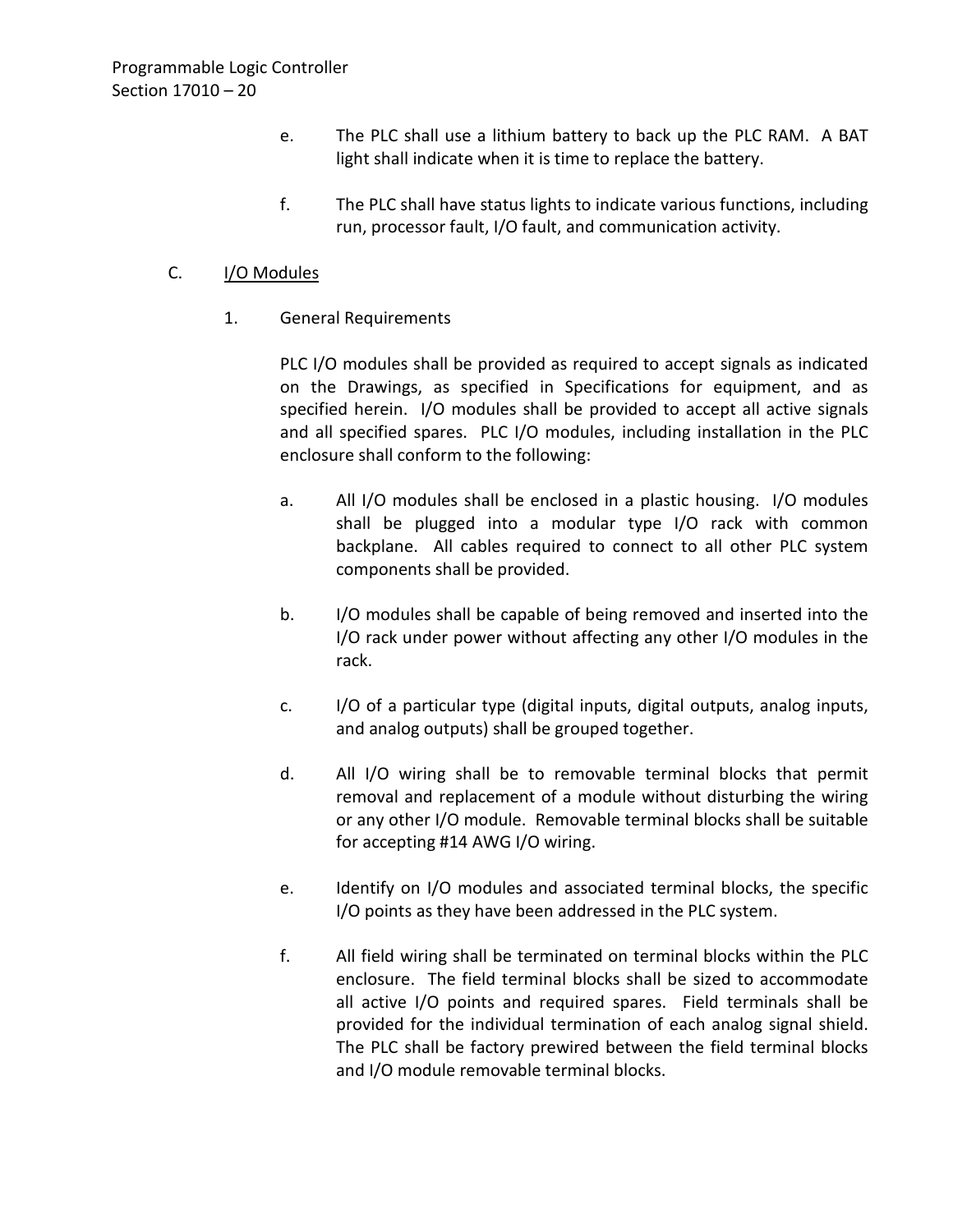- g. Unless specified otherwise, provide interposing relays for all discrete outputs. Relays shall be rated a minimum of 10A at 120VAC. Relays shall have LED status indicating lights.
- h. Discrete I/O modules shall be provided with LED status indicating lights on the front of the module. One LED shall indicate I/O status of the field device (yellow – input/output is "on"). The other LED shall indicate module operating status (steady green – normal operating state, flashing green – not performing connected communication, and steady red – module failure).
- i. Analog I/O modules shall be provided with LED status indicating lights on the front of the module. One LED shall indicate the module calibration status (green flashing – in calibration). A second LED shall indicate module operating status (steady green – normal operating state, flashing green – not performing connected communication, and steady red – module failure).
- 2. Basic I/O Modules

The manufacturer shall have available a variety of I/O modules for the PLC. I/O modules shall be selected as required for the particular project application. Unless specified otherwise, basic I/O modules shall conform to the following:

- a. Discrete Inputs
	- 1) Voltage rating shall match circuit voltage. Isolated I/O shall be provided for applications where module interfaces with devices utilizing different sources of power.
	- 2) Discrete input modules shall be provided with individually isolated digital inputs, or non-isolated digital inputs (8 points per group), depending upon the application.
	- 3) Discrete input modules shall be sixteen (16) channel 120VAC.

## b. Discrete Outputs

1) Voltage rating shall match circuit voltage. Isolated I/O shall be provided for applications where module interfaces with devices utilizing different sources of power.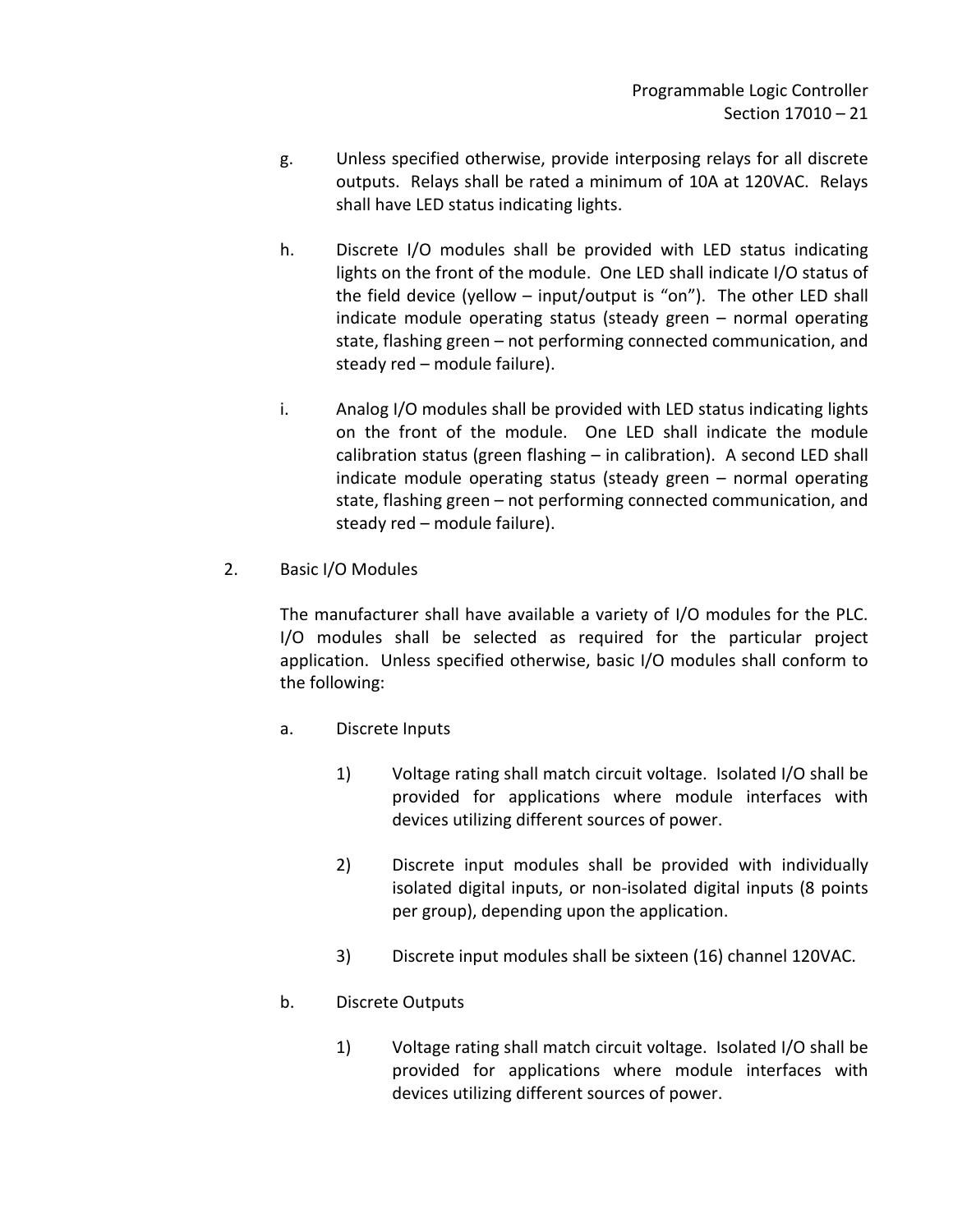- 2) Discrete output modules shall be provided with individually isolated digital outputs, or non-isolated and mechanically fused digital outputs (8 points per group), depending upon the application.
- 3) Discrete output modules shall be sixteen (16) channel 120VAC relay.
- 4) Provide one (1) external fuse per common or per isolated output. Provide blown fuse indication. Fuses shall be in accordance with module manufacturer's specifications.

## c. Analog Inputs

- 1) Analog input modules shall be provided with individually isolated analog inputs.
- 2) Analog input modules shall be eight (8) channel, 4-20mA DC (+/- 10V), with input impedance of 250 ohms per channel.
- 3) Analog input modules shall be provided with analog/digital (A/D) conversion resolution of 16 bits.
- 4) I/O chassis supplied power for powering connected field instruments.

## d. Analog Outputs

- 1) Analog output modules shall be provided with individually isolated analog outputs.
- 2) Analog output modules shall be eight (8) channel, with each channel capable of driving a 4-20mA DC signal (+/- 10V) into a 0 to 600 ohm load.
- 3) Analog output modules shall be provided with digital/analog (D/A) conversion resolution of 16 bits.
- e. Specialized I/O Modules:
	- 1) Where required for the application, specialized I/O modules such as counter modules or high speed counter modules shall be provided.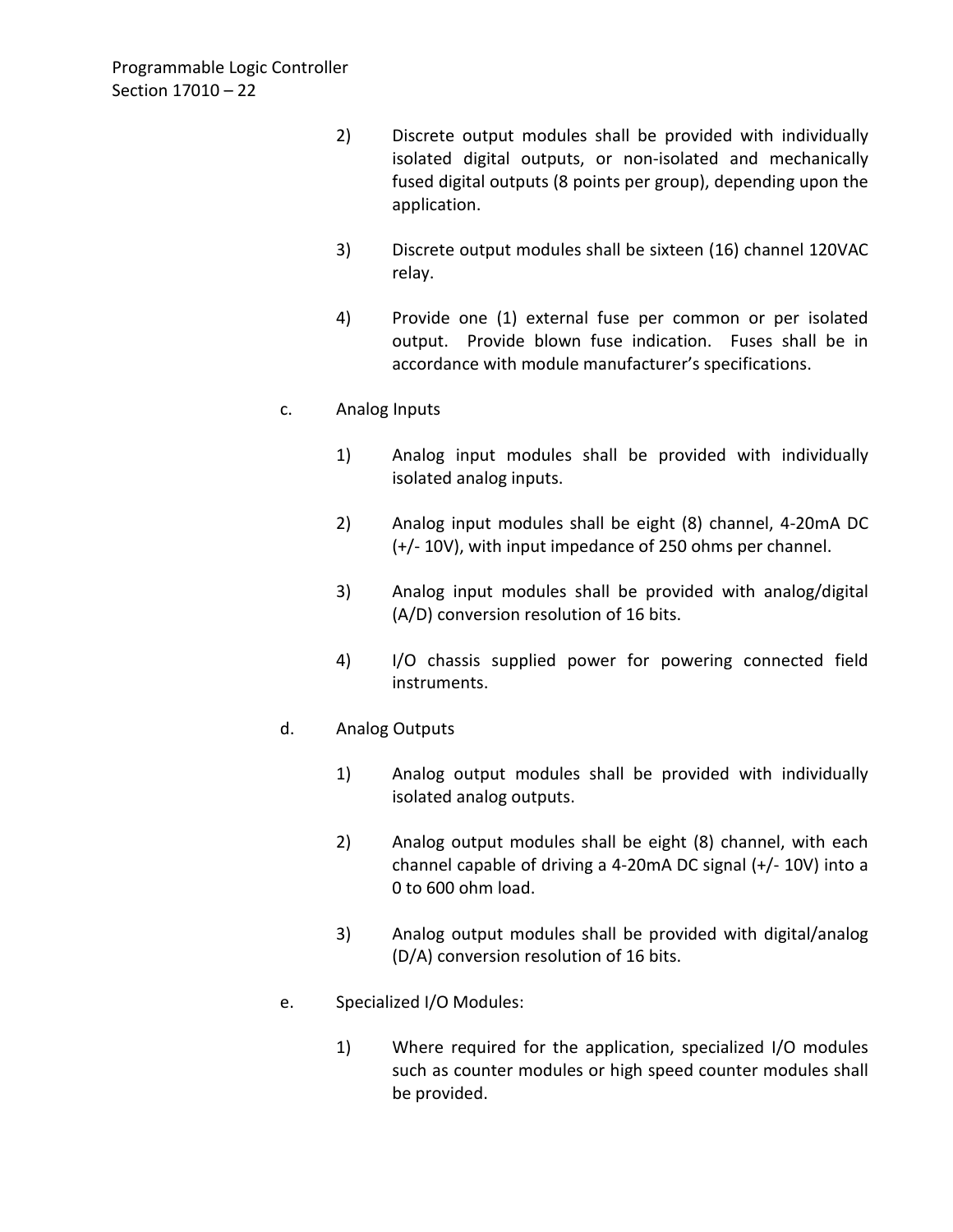2) All input/output signals and power supplies required for proper counter operation shall be provided.

## D. Communications

- 1. Communications shall be capable of using Modbus, and open industry standard Ethernet/IP and OPC protocols.
- 2. The PLC shall be capable of peer-to-peer communications that provide for the direct transfer of process data between controllers without the use of gateways or servers.
- 3. Communication Capabilities: PLC chassis shall be capable of containing one or more communication modules to provide communication interfaces to other devices, including, but not limited to: remote work stations, HMIs, and PLCs by other manufacturers. As a minimum, the PLC shall support the following without the need for third-party modules:
	- a. Ethernet (10/100MB).
	- b. Serial protocols including Modbus and ASCII.

The PLC shall be provided with an Ethernet module equipped with multiple ports (a minimum of 2 ports, unless specified otherwise). Each port shall be capable of communicating both TCP/IP and Ethernet/IP simultaneously. Modules requiring the ports to be configured for one protocol will not be acceptable. The communication module shall also support daisy chain wiring.

- 4. Surge protection shall be provided on all connections to communication ports.
- E. Chassis

The PLC shall be provided with a chassis to mount the processor module, I/O modules, communication modules, and other applicable modules. The chassis shall be modular, capable of accepting any module into any slot. The chassis backplane shall provide a high speed communication path between modules and distribute power to each of the modules within the chassis. Modules shall be secured to the chassis via a screw connection. The chassis shall be available in various slot configurations, up to a total of 17 slots.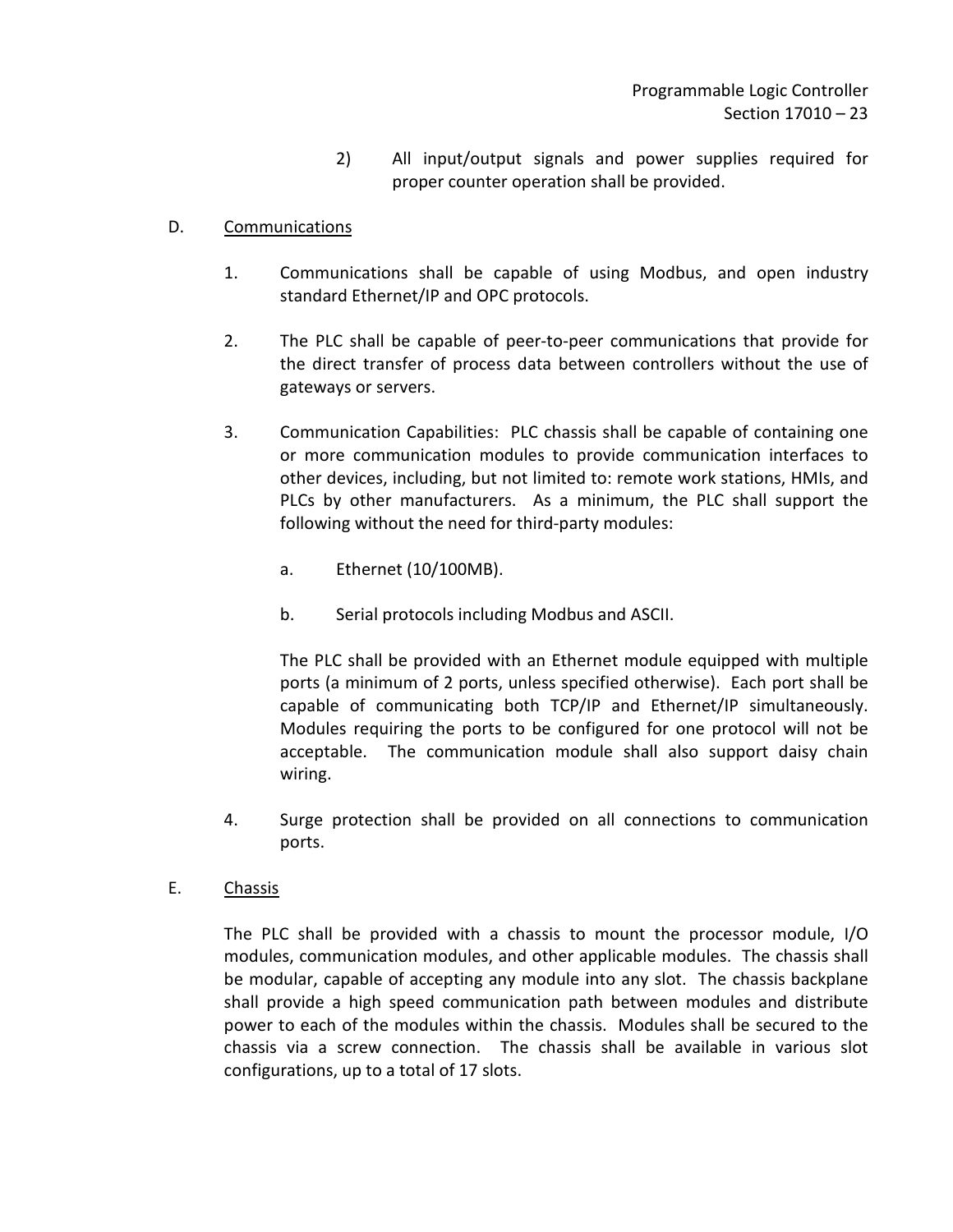## F. Power Supply Unit

PLC Power Supply Unit: Each PLC shall be provided with a regulated power unit designed to operate the PLC system. The power supply unit shall conform to the following:

- 1. Mount directly to the chassis and connect to the chassis backplane.
- 2. Provide power to:
	- a. The PLC system, including the controller processor, I/O modules, communication modules, and other applicable modules.
	- b. All associated two-wire field instruments.
	- c. Other devices as indicated on the Drawings and/or Specifications.
- 3. Capable of supplying PLC system power when all the specified spare I/O capacity is utilized.
- 4. Sized to carry no more than 75 percent of total unit capacity under normal loads, including all spare capacity.
- 5. Provide constant voltage level DC distribution to all devices. Power distribution shall be immune to transients and surges resultant from input power noise.
- 6. A single power supply unit shall be provided for each chassis.
- 7. Unless specified otherwise, the input power to the power supply shall be 120VAC, +/- 10 percent, 60 Hz.
- 8. A separate line fuse shall be provided for each power supply unit.

#### G. Uninterruptable Power Supply (UPS)

Uninterruptable Power Supply (UPS): Unless specified otherwise, each PLC shall be provided with a UPS. The UPS shall conform to the following:

- 1. Ensure that transient power surges and dips do not affect the operation of the PLC system.
- 2. Utilize low maintenance, rechargeable, sealed batteries, maintained at a float point charge during normal power conditions.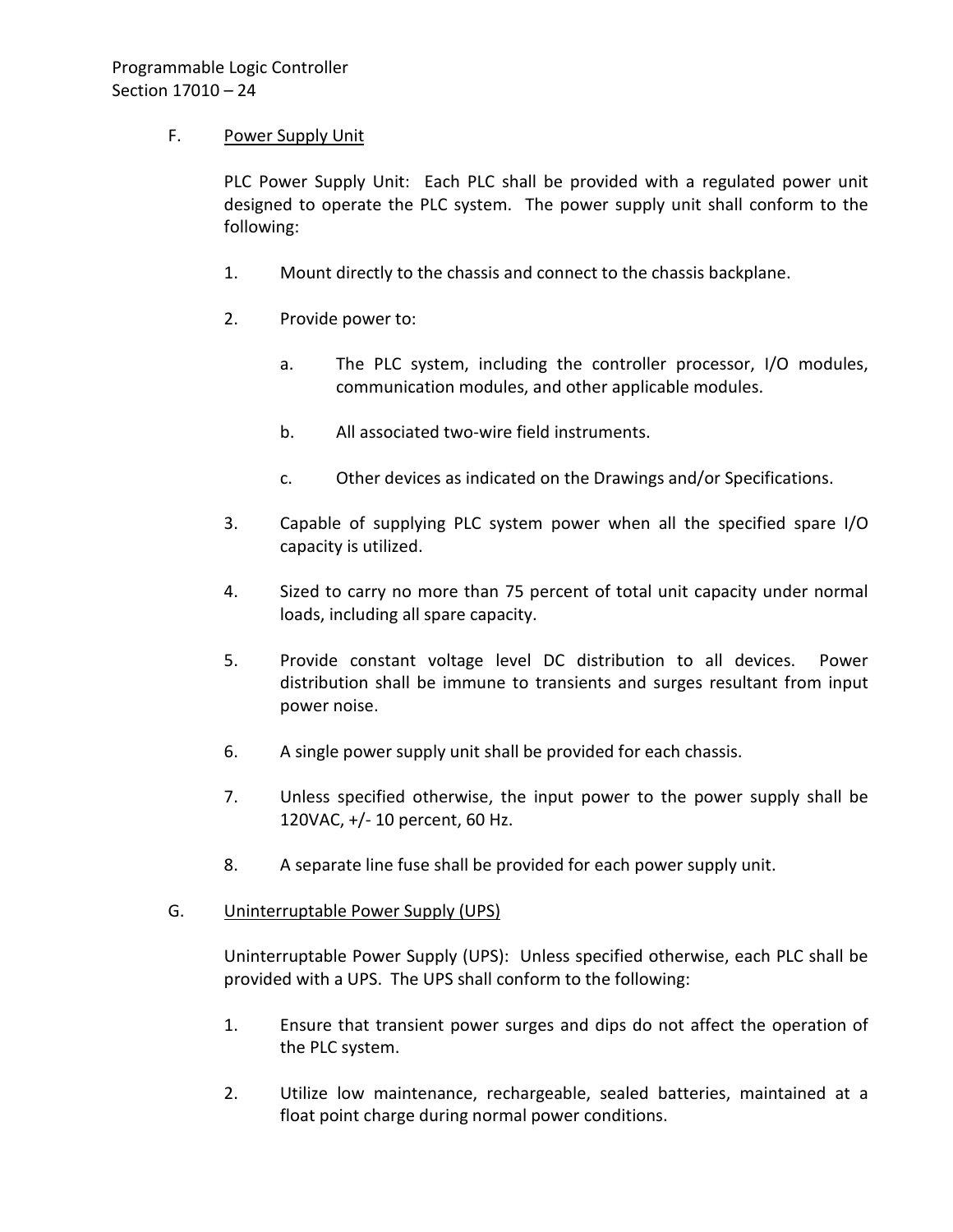- 3. Provide a synchronized 60 Hz sine wave output, in-phase with the utility line power sine wave. The sine wave output shall be synchronized during switching from utility AC power source to battery source and during switching from battery source back to utility AC power source. The UPS switch to and from battery in less than 4 milliseconds.
- 4. Provide silencing audible and visible alarms indicating utility AC line power failure and low battery.
- 5. Provide a serial port interface to communicate with the panel PLC. This interface shall provide information to alert Plant and/or District SCADA of a low battery warning, power alarm, or UPS failure.
- 6. Sized to sustain full power to the following loads for a minimum of 15 minutes after loss of primary power:
	- a. PLC power supply unit, including all chassis mounted PLC modules and associated two-wire field instruments.
	- b. PLC Human-Machine Interface.
	- c. All power supplies furnished with the PLC and associated loads.
- 7. Unless specified otherwise, the input power to the UPS shall be 120VAC, +/- 10 percent, 60 Hz. Output power from UPS shall be 120VAC, +/- 5 percent, 60 Hz. An AC circuit breaker shall be provided for the line power to the UPS.
- 8. The UPS shall be Model Smart-UPS, as manufactured by APC, or equal.

#### <span id="page-26-0"></span>**2.04 HUMAN-MACHINE INTERFACE (HMI)**

Where specified, each PLC shall be provided with a door mounted Human-Machine Interface (HMI). Unless specified otherwise, each HMI shall meet or exceed the following requirements:

| А. | Display Size:            | 12 inches                                                     |
|----|--------------------------|---------------------------------------------------------------|
| В. | Display Type:            | Touchscreen, backlit, color TFT LCD, 18-bit color<br>graphics |
| C. | <b>Operating System:</b> | Microsoft Windows CE 6.0 R3                                   |
| D. | Architecture:            | Open                                                          |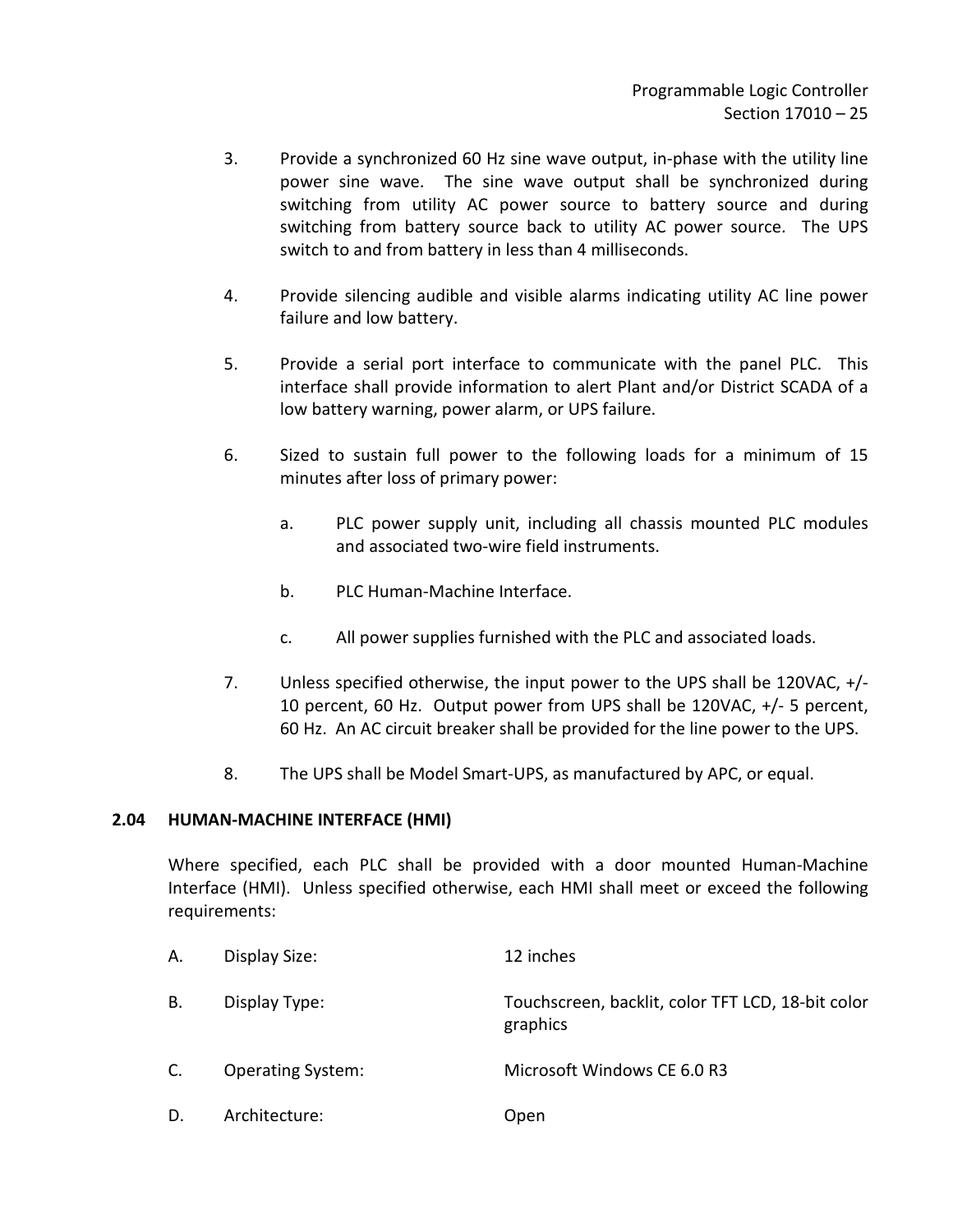# Programmable Logic Controller Section 17010 – 26

| Е. | Processor Frequency:             | $1.0$ GHz |                                                                                                                               |
|----|----------------------------------|-----------|-------------------------------------------------------------------------------------------------------------------------------|
| F. | RAM:                             |           | 512 MB                                                                                                                        |
| G. | Internal Storage:                |           | 512 MB (80 MB non-volatile)                                                                                                   |
| Η. | <b>Operating Temperature:</b>    |           | $0 - 55^{\circ}C$                                                                                                             |
| I. | Enclosure:                       |           | NEMA 4X, 12, and 13                                                                                                           |
| J. | Input Power:                     |           | 18-30VDC                                                                                                                      |
| К. | Interfaces:                      |           | 1-SDHC card slot (store data/reload interface<br>applications), 1-USB-A and 1-USB-B (v2.0 high<br>speed)                      |
| L. | <b>Communication Interfaces:</b> |           | 1-RJ45 10/100 MB, Auto MDI/MDI-X Ethernet<br>port                                                                             |
| Μ. | <b>Standard Software:</b>        |           | FactoryTalk (Machine and Viewpoint) or equal,<br>Viewer, Active X Controls,<br>PDF.<br>Remote<br>Terminal Control, FTP Server |
| N. | Manufacturer/Model:              |           | Allen Bradley, PanelView Plus 7, or equal.                                                                                    |

#### <span id="page-27-0"></span>**2.05 PLC ENCLOSURE AND APPURTENANCES**

- A. The PLC enclosure shall be of sufficient size to house all PLC and HMI hardware, power supplies, instruments, relays, devices, terminal blocks, wireways, and appurtenances as specified herein and required for each equipment system application.
- B. Unless specified otherwise, PLCs located outdoors or indoors in corrosive or wet locations shall be provided with NEMA 4X enclosures constructed of Type 316 stainless steel. Unless specified otherwise, PLCs located indoors in noncorrosive and dry locations shall be provided with NEMA 12 enclosures. Enclosures shall be free-standing or wall mountable.
- C. NEMA 4X enclosures shall be provided with solid exterior door(s) and interior hinged swing-out door(s) for mounting HMIs, instrument displays, lights, switches, pushbuttons, etc. All PLC enclosures shall be supplied with removable equipment mounting back panels and padlockable doors equipped with 3-point latching systems, inner drawing holders, and neoprene seals.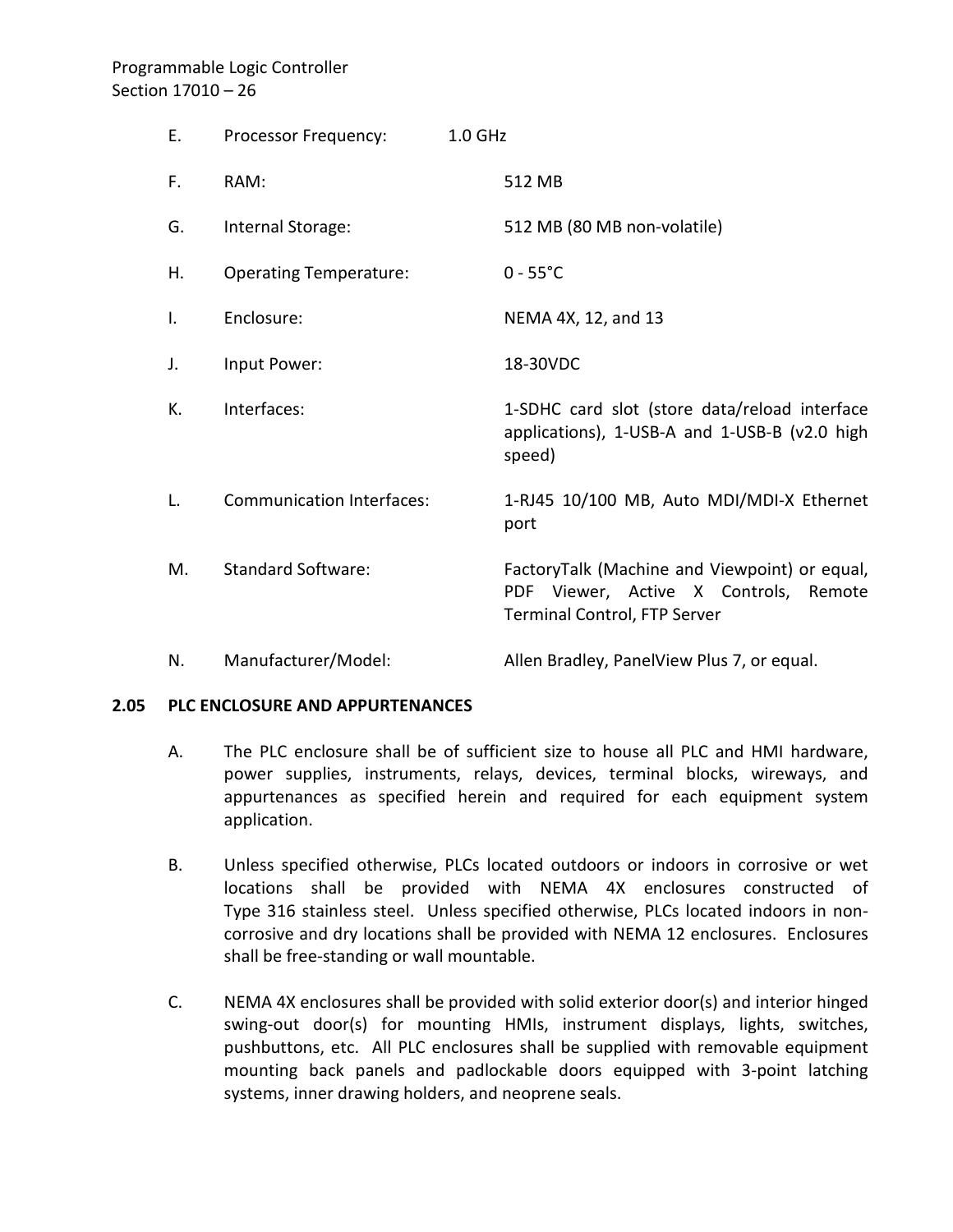- D. The interior and exterior of NEMA 4X stainless steel enclosures shall be unpainted. The interior of NEMA 12 enclosures shall be painted white and the exterior shall be painted gray. All enclosure interior mounting brackets, panels, and plates shall be painted white. Enclosures equipped with single doors shall be hinged to swing from right to left and shall be easily removable.
- E. Each PLC panel shall be provided with LED lighting fixtures of sufficient size and quantity to provide 50 foot-candles of illumination within the panel. The lighting fixtures shall be horizontal LED tube type fixtures and shall be mounted to the top of the enclosure. The light fixtures shall be wired to a UL-approved switch mounted inside the panel.
- F. Each PLC panel shall be provided with a duplex, 120VAC, 15A, 3-wire grounded GFCI type convenience receptacle.
- G. Unless indicated otherwise on the Drawings, the light fixture(s) and convenience receptacle shall be powered from a separate voltage source than the PLC equipment.

## <span id="page-28-0"></span>**2.06 INTERPOSING RELAY SUBASSEMBLIES**

- A. 24 VDC interposing relays shall be utilized on all digital outputs which are required to interact with the motor control center, VFDs, valves and external hardwired logic circuitry. Octal socket plug-in relays containing two form "C" 10 amp contacts shall be supplied. Each relay shall contain an internal LED indicating when the relay has been energized. Relay coils shall be wired to the load side (output) of the supplied PLC field terminal block and labeled to reflect the I/O address which drives it. A 1 amp, 100V (1N4001) surge suppression diode shall be wired across the relay coil socket pins. Interposing relay contacts shall be wired with yellow wire to the line side (input) of a separate isolated field terminal block dedicated to interposing signals. All wires between relay contacts and the interposing signal terminal block shall be labeled to reflect the relay/pin number.
- B. Interposing relays shall be provided in subassemblies consisting of 4 relay sockets mounted onto an interposing relay mounting plate, and prewired with a color-coded wire harness for connection to terminal blocks, as described above. All hardware for mounting the subassembly into the PLC enclosure shall be provided, and a nameplate tag for relay identification shall be provided for each relay socket. Mounting of interposing relay subassemblies shall be simplified while maintaining the integrity of the enclosure's NEMA rating, maintaining serviceability without the removal of other equipment, and preventing interference with the removal or serviceability of other equipment.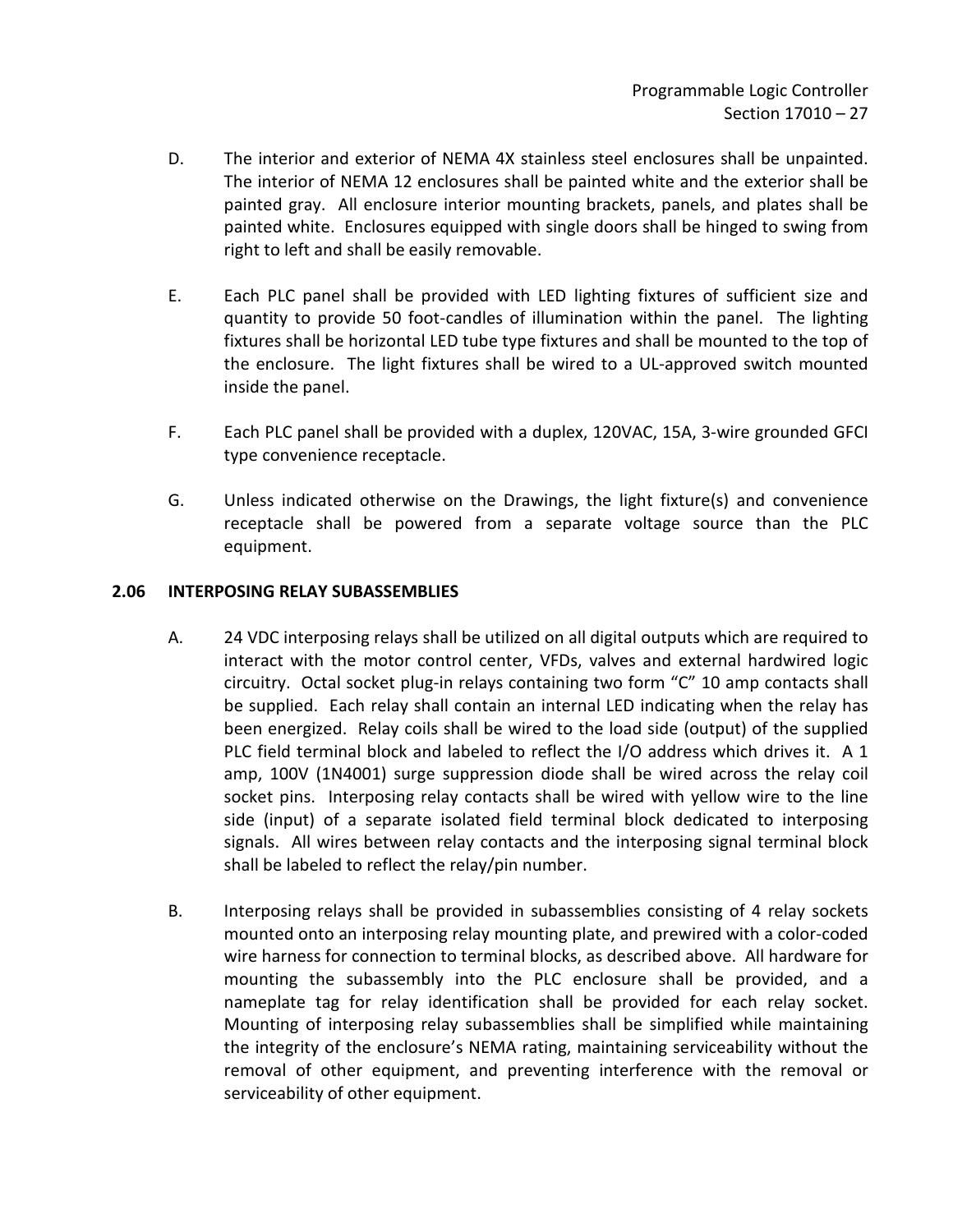#### <span id="page-29-0"></span>**2.07 WIRING**

- A. All terminal blocks shall slide onto a single symmetrical steel DIN mounting rail. The terminal system shall be a finger-safe, multi-circuit (3 circuit minimum), compact, high-density design utilizing a stainless steel screw with nickel plated copper or brass pressure plate wire terminating construction. The terminal block system shall allow for installation ease where the addition of terminals simply requires sliding clear a space on the rail and snapping into place the new terminal modules. All terminals shall be rated for 600 volts with a maximum current of 20 amps, UL rated, and shall accommodate wires ranging between #24 to #12 AWG. All terminals shall have a place for marking the wire number associated with them. All terminal blocks shall be manufactured by Phoenix Contact, no substitutes.
- B. All analog inputs and outputs shall be terminated onto fused signal isolation terminal modules in order to protect the PLC I/O modules from accidental field wiring errors, ground loops, disparate supply voltages and short circuits. Power feeds, external power supply outputs, and other power distribution wiring to external equipment shall be terminated on a fused terminal. All fused terminal blocks shall be equipped with fuses, including all spare terminal blocks.

### <span id="page-29-1"></span>**PART 3 – EXECUTION**

#### <span id="page-29-2"></span>**3.01 FABRICATION**

- A. The PLC chassis shall be mounted at the top of the enclosure back panel. Provide spacing around the PLC as required by the PLC manufacturer to ensure: adequate cooling, clearance space for cabling, and access for servicing. PLC communication ports, and memory card slots shall be accessible at all times. PLC lights shall be visible at all times when the enclosure door is opened.
- B. The field wiring terminal block subassemblies shall be located at the bottom of the enclosure back panel for easy access and routing of external wiring.
- C. The UPS and UPS power receptacle shall be located at the bottom of the enclosure
- D. The interposing relay subassemblies shall be mounted on the enclosure back panel or enclosure sides, whichever is most convenient for serviceability and panel size minimization while maintaining the NEMA rating. All relay sockets shall be prewired to terminals as described above.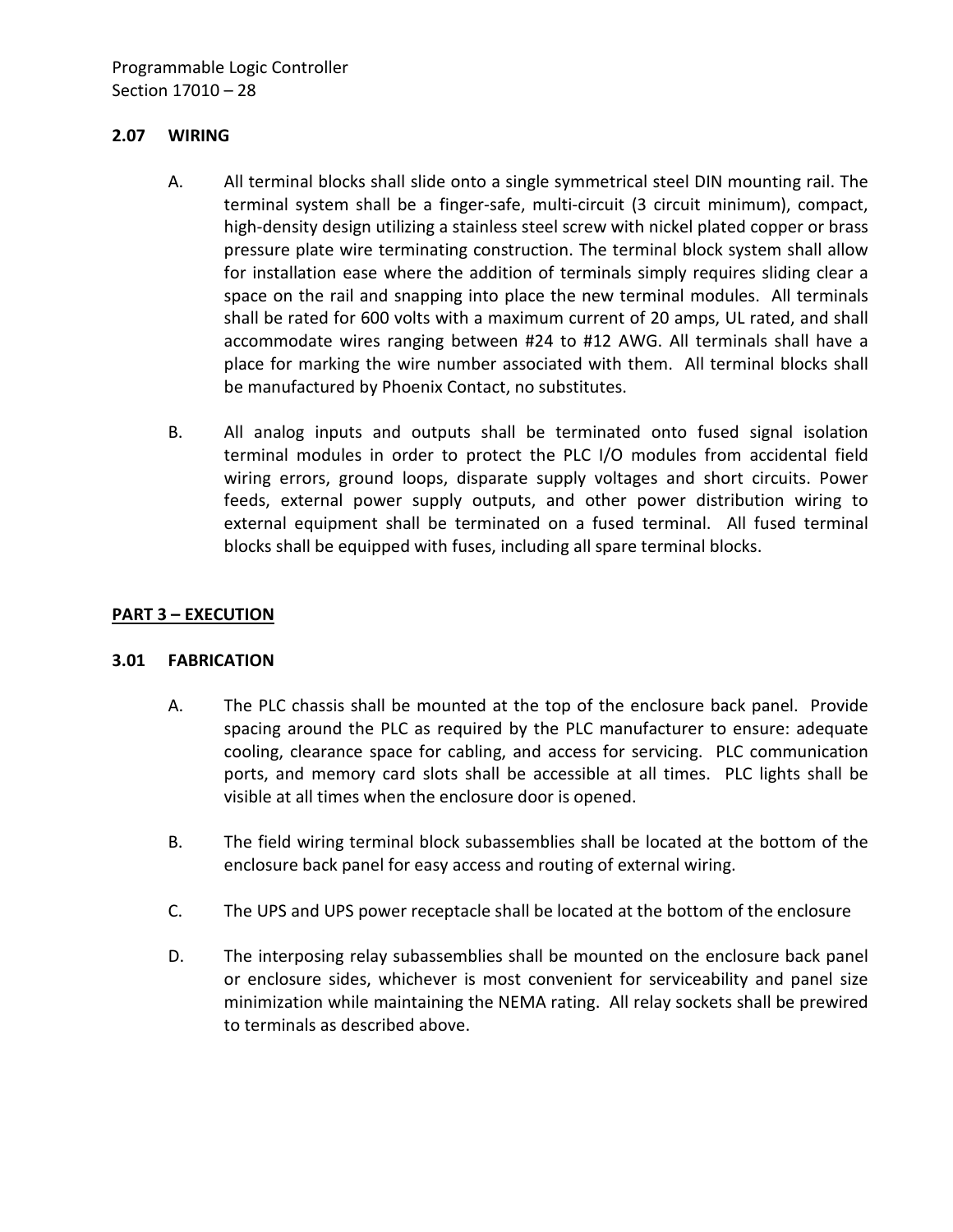- E. I/O modules shall be prewired with cable subassemblies to terminal blocks with color-coded (individually shielded pairs for analog signals) and neatly routed in an orthogonal fashion along the bottom of the PLC modules, panel sides and top of the terminal block subassemblies. Slotted wire ducts with removable covers shall be used for wire and cable routing. The number of cable subassemblies and type shall correspond to the number and type of I/O.
- F. Each PLC component shall include a clearly visible faceplate with appropriate data such as the manufacturer's model number. In addition, nameplates engraved with the name/function of each PLC component shall be provided. Each nameplate shall be mounted adjacent to the respective component in a clearly visible location.
- G. Each I/O point shall be identified on the door of the PLC I/O module.
- H. All cables and connectors required for proper operation of all PLC components and accessories shall be furnished by the manufacturer, and shall be factory installed and tested.

#### <span id="page-30-0"></span>**3.02 INSTALLATION**

- A. Install the PLC panel in the location shown on the Drawings. Installation shall be in accordance with the manufacturer's written installation instructions and as specified herein.
- B. The PLC panel shall be rigidly support, plumb and level, and in such a manner as to provide accessibility and freedom from interference with other equipment, piping, or electrical work.
- C. Install free-standing PLC panels on a 3-inch high concrete housekeeping pad.
- D. Anchor panels in accordance with the manufacturer's recommendations, and equipment seismic anchorage calculations/details (where specified).
- E. All field wiring and cabling shall be connected to the PLC field terminal blocks in accordance with the approved shop drawings.
- F. All grounding shall be connected as shown on the approved shop drawings.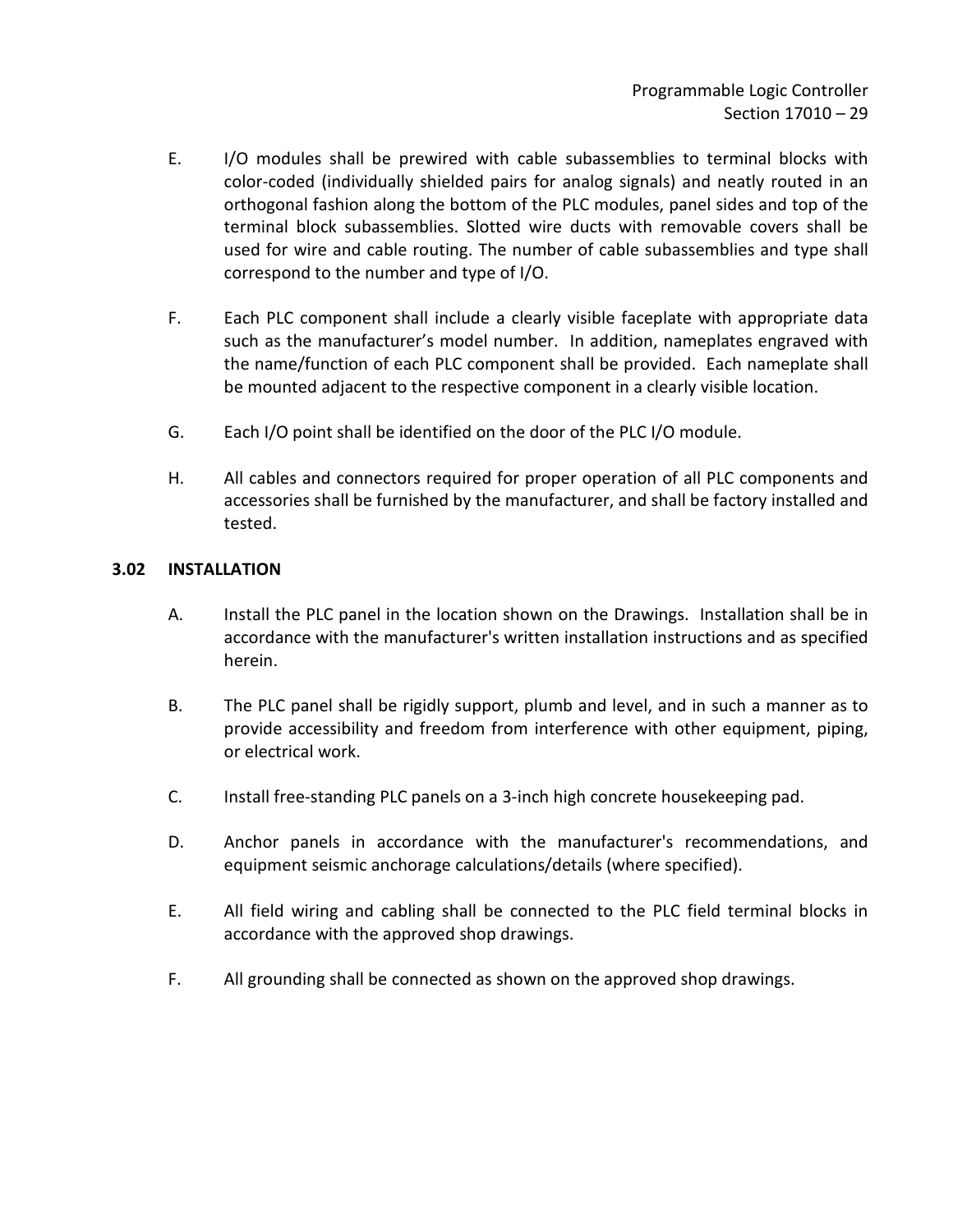#### <span id="page-31-0"></span>**3.03 FIELD QUALITY CONTROL**

The ICS or packaged equipment system manufacturer shall provide a qualified service representative to perform the following:

- A. Inspect the PLC, wiring, components, connections, and equipment installation. Perform all necessary pre-testing, operational checks, and adjustments of the supplied programmable controller, components, and equipment to ensure that the PLC is ready for operation.
- B. Assist in field testing of PLC and equipment system, including all programming for monitoring and control of the equipment.
- C. Provide a written report documenting all field testing and results.
- D. Provide written certification that the PLC system has been properly installed, started up, fully tested, and is ready for operation by the District.

#### <span id="page-31-1"></span>**3.04 FIELD TESTING**

- A. After the PLC system installation has been certified and all analog points have been tested and calibrated, the entire system shall be tested to verify that on discrete and analog inputs and outputs are functioning correctly.
- B. I/O points shall be tested from end-to-end without simulation, to the maximum degree feasible without causing damage to the equipment. Simulated testing will only be allowed when no practical alternative exists.
- C. SCADA workstations shall be verified for correctness at the same time as the PLC testing.
- D. I/O checklists shall be provided by the ICS or packaged equipment manufacturer to record the test results, with a copy provided to the District upon completion of testing.
- E. Upon completion of the individual I/O points, system operational testing shall be performed. System operational testing shall demonstrate proper operation of the various process systems monitored and controlled by the PLC, including automatic control modes and control system interlocks. All specified functional requirements shall be verified for compliance.
- F. Tests that fail to demonstrate the required operation shall be repeated in their entirety after corrective action has been completed.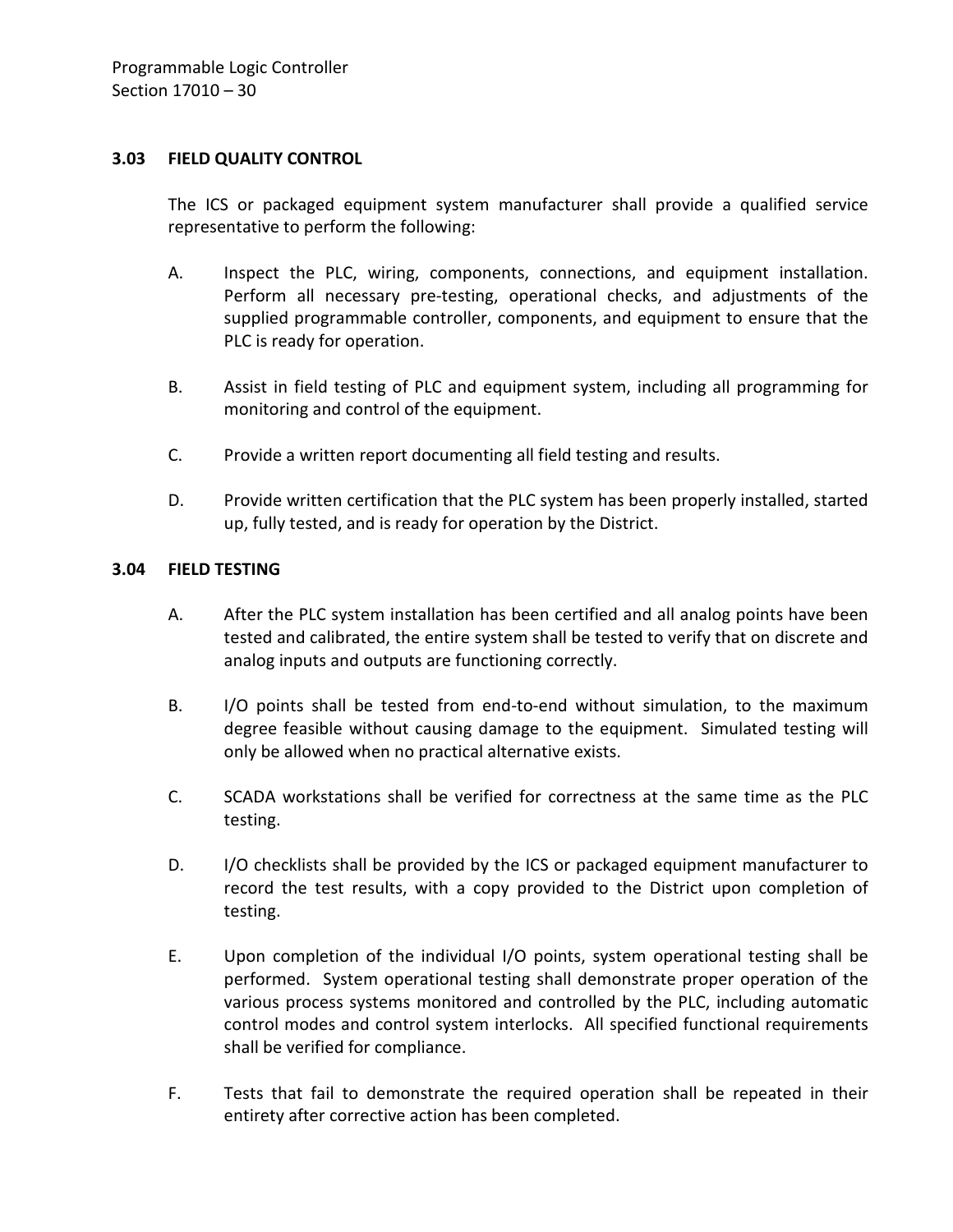- G. During system testing, the ICS or packaged equipment manufacturer shall have a representative onsite continuously who is capable of troubleshooting and modifying the control system programming.
- H. Upon satisfactory completion of all field testing, the ICS or packaged equipment manufacturer shall submit a system testing report to the District documenting all performed testing and testing results.

## <span id="page-32-0"></span>**3.05 TRAINING**

- A. Upon satisfactory completion of all field testing and commission procedures, the ICS or packaged equipment manufacturer shall provide the services of a factory trained representative to provide onsite training of District personal in the operating and maintenance of the furnished equipment.
- B. Training shall include classroom and hands-on instruction. As a minimum, training shall address:
	- 1. PLC system hardware overview.
	- 2. PLC and HMI software overview.
	- 3. Service and maintenance.
	- 4. Troubleshooting.
	- 5. Operation, including program initiation, changing set points, manual overrides, passwords, etc.

## **END OF SECTION 17010**